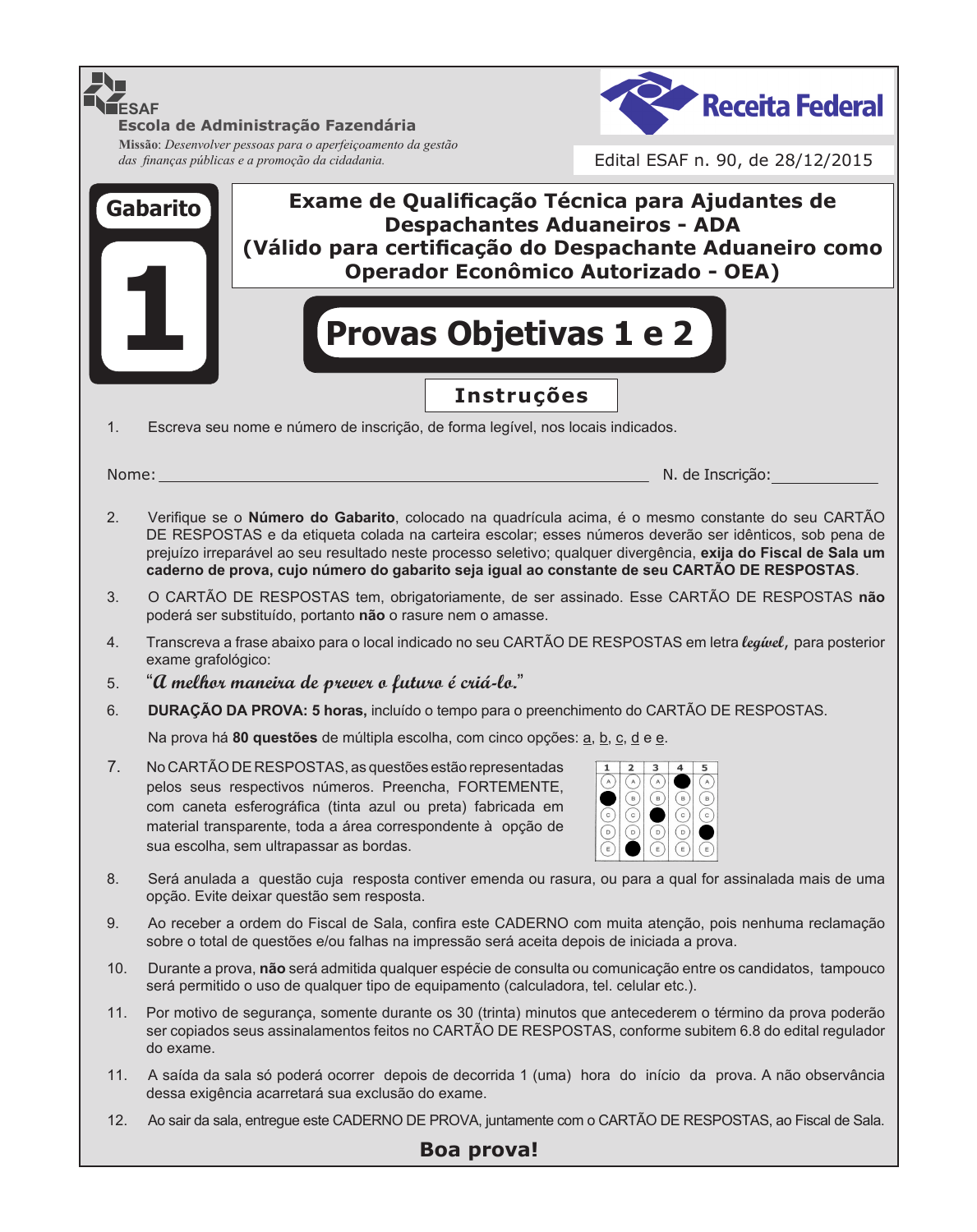**A T E N Ç Ã O ! Somente responda às questões do idioma INGLÊS se este tiver sido sua opção, quando de sua inscrição.**

### **LÍNGUA INGLESA**

 They must be bananas! Family caught trying to smuggle fruit

1. A family attempting to smuggle a large haul of fruit, nuts and plants that were potentially carrying economythreatening toxic fruit flies were thwarted by a keennosed sniffer dog. The Perth family were flying home from Sydney when they tried to get 68 bananas, 15 mangoes, six kilograms of betel nuts, two kilograms of plant material, two pineapples, three plants and seven ginger bulbs past biosecurity officers at the Perth Domestic Airport. They were stopped by a keen-nosed sniffer dog and his handler. Travellers are prohibited from fruit taking into Western Australia (WA).

2. Numerous bags full of fruit, nuts and other plant items were found in the family's possession. A written warning was given to the family as it was their first offence, and the fruit disposed of in a 'deep burial'. Department of Agriculture and Food WA Border Biosecurity acting director Lloyd Mason told Daily Mail Australia that in all the fruit confiscated totalled around 42KG. He also said the intercepted items - which could carry pests like the destructive Queensland fruit fly was the largest haul made by a dog unit in three years. 'The items posed a considerable quarantine risk to our valuable agricultural industries and could have spread a range of unwanted pests and diseases,' a press release quoted him as saying.

3. Bananas and mangoes are known carriers of the Queensland fruit fly, which WA suffered an outbreak of last November. The state had been one of only three in the country free of the fruit fly before it was discovered in Perth. That outbreak - which damaged the state's economy, was most likely caused by fruit carrying the pests crossing borders, it was reported. One infected fruit was all it took to cause an outbreak, Mr Mason said. Queensland fruit flies are not the only pest which bananas and mangoes can host. They also carry the Mediterranean fruit fly - a damaging species already in WA, and many other plant pests.

*[adapted from an article on the Daily Mail website http://www. dailymail.co.uk/news/article-3409481/Family-caught-trying-smugglemangoes-bananas-pineapples-Sydney-Perth.html]*

- 1- A family were apprehended at Perth Airport in Australia because
	- a) they were trying to export protected fruit.
	- b) their pet dog gave them away.
	- c) they had a large consignment of fruit, which is illegal.
	- d) they were unaware that the fruit was infected.
	- e) the mangoes they were importing were rotten.
- 2- As a result of their action, the family were
	- a) arrested and put in prison.
	- b) cautioned not to repeat the offence.
	- c) accused of spreading fruit flies.
	- d) submitted to a deep burial.
	- e) sent back to Sydney in disgrace.
- 3- The family lived
	- a) in Sydney.
	- b) in Perth.
	- c) outside Western Australia.
	- d) abroad.
	- e) on a fruit farm.
- 4- "They must be bananas!" in the headline means
	- a) part of the confiscated haul was thought to be bananas.
	- b) bananas are more liable than most fruit to carry insects.
	- c) the writer suggests the family became angry.
	- d) the family were particularly partial to bananas.
	- e) the writer insinuates the family behaved crazily.
- 5- Until recently Western Australia did not
	- a) have any cases of fruit fly.
	- b) deploy sniffer dogs at airports.
	- c) prohibit the entry of fruit and nuts.
	- d) feel concern over economic damage.
	- e) use deep burial to dispose of contraband.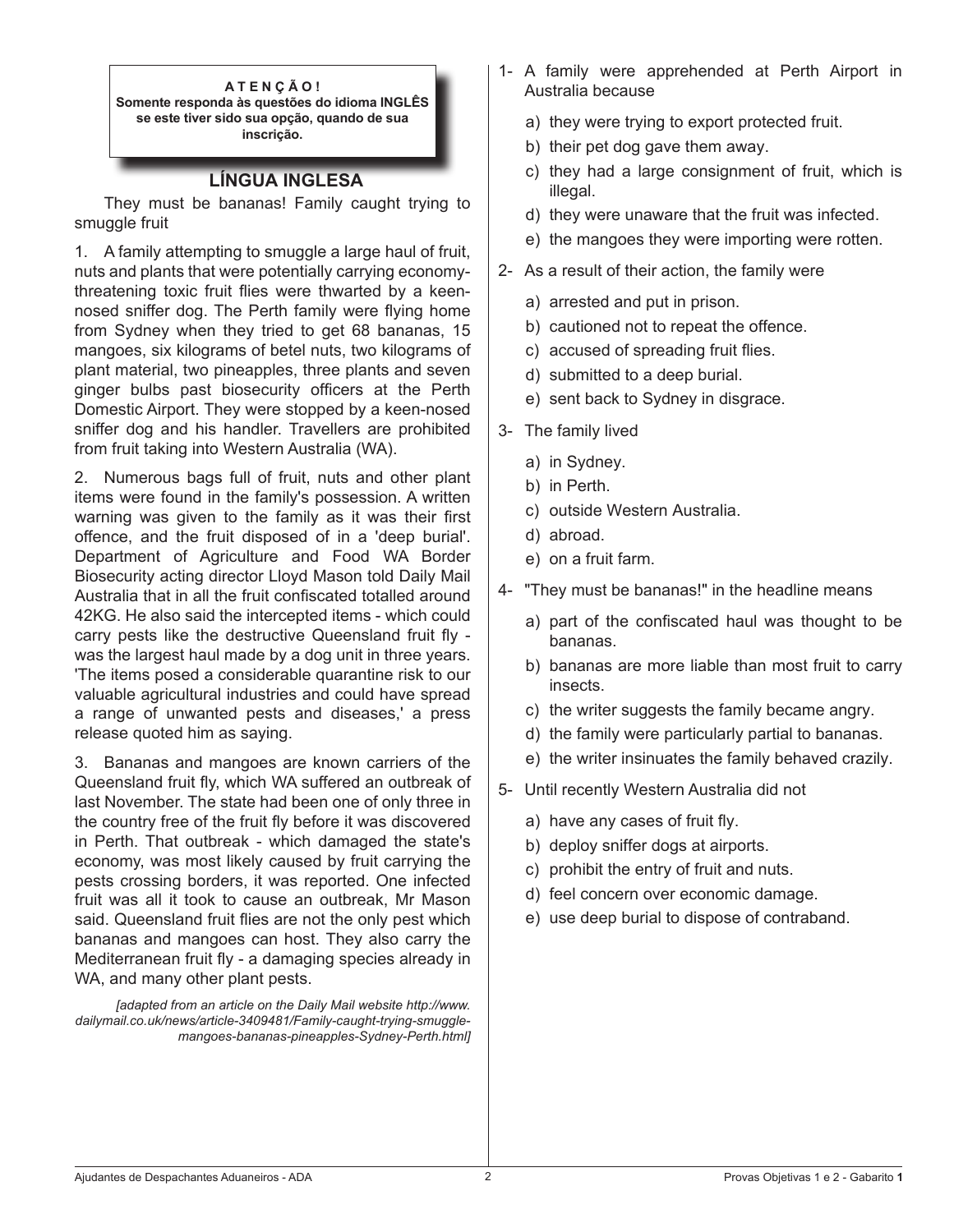Brazil Announces Visa-Free Entry for U.S. Citizens | 7- The new regulations will be in force Ahead of Summer Olympics

 To ease travel for the 2016 Summer Olympics, Brazil will allow U.S. tourists to enter the country for up to 90 days without a visa.

 Despite U.S. passport holders being some of the most powerful when it comes to travel, Americans can't just come and go as they please. But tourists traveling to Brazil this summer are now in luck: In the hopes of drawing people to the country for the 2016 Summer Olympics, held in Rio de Janeiro from August 5–21, Brazilian officials have announced they are temporarily waiving visa requirements for travelers in the country from June 1 through September 18. In addition to U.S. tourists, the visa waiver also applies to citizens holding passports from Japan, Australia, and Canada.

 Why the sudden generosity? Call it common sense—and a nifty tourism strategy. Brazil's economy is in a deep recession, and an increase in travelers would both ease logistics in and out of the country surrounding the Olympics and provide a much-needed financial boost. Brazilian Tourism Minister Henrique Eduardo Alves has high hopes for the three-month initiative, saying that the goal is for leisure travelers from the four countries to increase by 20 percent. Flights to South America have been on the rise this year, and Brazilian airline Azul made an all-you-can-fly pass available in country as added incentive to visit. But outside of this visa-waive period, getting to Brazil can typically be a hassle: U.S. citizens still have to make an appointment at their nearest Brazilian consulate; arrive with a valid passport, extra photo, completed application, and copy of their round-trip ticket; and cough up the \$160 fee. Now you won't have to trek to a consulate to apply for a visa—saving yourself time and cash that can be better used on beachside caipirinhas. What's Portuguese for "thank you"?

*[Slightly adapted from a text on http://www.cntraveler.com/]*

- 6- New Brazilian regulations will allow US citizens to
	- a) get a visa for Brazil more easily.
	- b) visit Japan, Australia and Canada.
	- c) take part in specific Olympic events.
	- d) seek exemption from fees for visas.
	- e) travel to Brazil without a visa.
- - a) until such time as they are revoked.
	- b) only during the August Olympics.
	- c) from early June to mid-September.
	- d) during the Brazilian summer months.
	- e) for 20% of flights to the country.
- 8- The writer suggests that the normal visa application process for a visa to visit Brazil is
	- a) time-consuming and costly.
	- b) simple and straightforward.
	- c) enjoyable if *caipirinha* is served.
	- d) free from bureaucratic complications.
	- e) simply not worthwhile.
- 9- One idea behind the new regulations is
	- a) improving airport security.
	- b) facilitating airport arrivals and departures.
	- c) making money from unsuspecting tourists.
	- d) keeping crime out of the Olympics.
	- e) to be able to inspect visitors on entry.
- 10- The writer of the text believes the new measure is also likely to
	- a) stimulate the Portuguese language.
	- b) benefit the Brazilian economy.
	- c) set an example to other countries.
	- d) contribute to traffic congestion.
	- e) promote advertising revenues.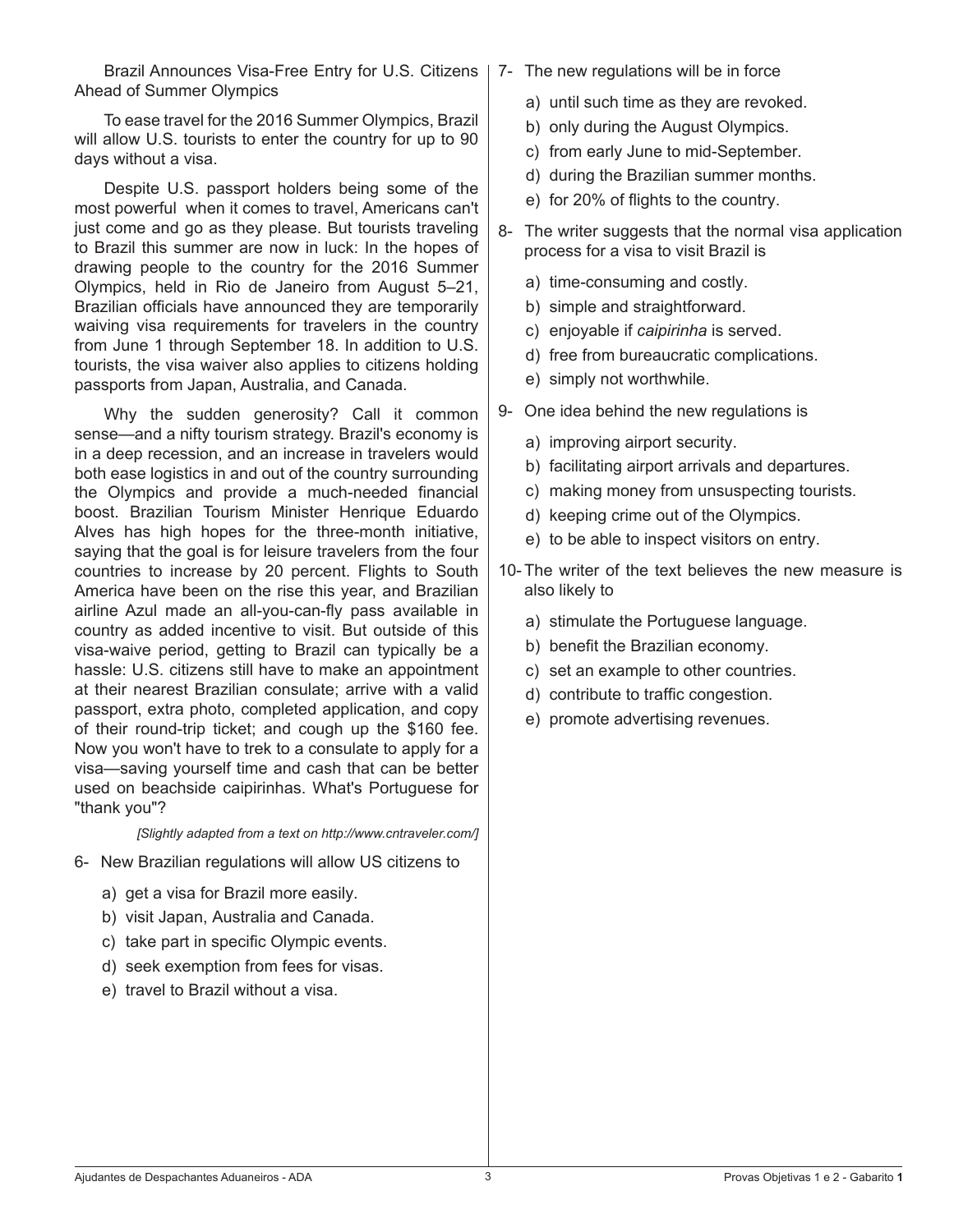**A T E N Ç Ã O ! Somente responda às questões do idioma ESPANHOL se este tiver sido sua opção, quando de sua inscrição.**

#### **LÍNGUA ESPANHOLA**

Texto para as questões 1 e 2.

 Exportaciones crecerían este año al mismo ritmo de 2015

 Los exportadores instan a impulsar la productividad, para no solo depender de los buenos precios internacionales.

 El Banco Central de Reserva (BCR) y la Corporación de Exportadores de El Salvador (Coexport) coinciden en que este año, las ventas de productos salvadoreños en el exterior en 2016 crecerían en una tasa similar a la del año pasado, cuando las exportaciones aumentaron 4%.

 Xiomara Hurtado, jefa del Departamento de Balanza de Pagos, del BCR, indicó que el panorama muestra signos positivos, pues no se espera que los mercados importantes para las exportaciones salvadoreñas se depriman.

 Gracias a sus mayores compras de azúcar, que sextuplicaron las exportaciones salvadoreñas a ese destino, la República Popular China se convirtió en 2015 en un prometedor nuevo mercado, y Hurtado estimó que ese perfil se mantendría en 2016; así como la demanda de los tradicionales socios Estados Unidos y Centroamérica.

 "Las proyecciones de crecimiento son similares a las del año pasado, por tanto podemos esperar un comportamiento similar al que tuvimos en 2015", dijo.

*Texto adaptado de elmundo.sv , 29/02/16, disponible en : http:// elmundo.sv/exportaciones-crecerian-este-ano-al-mismo-ritmode-2015/*

- 1- De acuerdo con el texto, los exportadores salvadoreños:
	- a) exhortan a impeler la productividad a fin de tener más alternativas.
	- b) auguran más productividad lo cual les permitirá un mejor desempeño a nivel internacional.
	- c) compelen a promover el rendimiento con el objetivo de ganar espacio en el ámbito internacional.
	- d) atizan a disuadir la rentabilidad para dejar de depender exclusivamente de los precios internacionales.
	- e) revelan disposición al crecimiento objetivando más competitividad internacional.
- 2- Según el texto, el Banco Central de Reserva y la Corporación de Exportaciones de El Salvador coinciden en que:
	- a) el mercado de Centroamérica y EE.UU rectificarían las demandas de importación salvadoreñas.
	- b) las exportaciones aumentarán en un 4% este año producto del optimismo de los mercados de exportaciones.
	- c) los productos exportados de El Salvador deben de mantener el incremento del año anterior.
	- d) la sextuplicación de las exportaciones de azúcar a China, les permitirá alcanzar un 4% de aumento.
	- e) la envergadura del crecimiento económico de 2015 permite proyectar un desempeño cauto.

Texto para as questões 3, 4 e 5.

Un callejón sin salida para las compras fuera de la UE

 Burocracias y sobrecostes inesperados en la aduana amargan las importaciones a cientos de usuarios.

 Todo parece fácil cuando alguien está de vacaciones en un país exótico y el vendedor le asegura, que todo el transporte está pagado. Y mucho más cuando, cómodamente sentado en su casa, alguien hace clic en la ventana correspondiente del ordenador. Pero lo cierto es que a medida que aumentan las compras en países de fuera de la Unión Europea (un 12% de españoles hizo una de estas adquisiciones a través de la Red en 2015; en 2009 fue el 3%) también lo hacen las quejas, pues las gangas se convierten en ocasiones en una auténtica pesadilla por culpa de los retrasos, los laberintos burocráticos y los sobrecostes inesperados que puede acabar, incluso, en el abandono de la mercancía.

 María (prefiere no dar su apellido) aún no ha tirado la toalla, pero ha estado a punto. Compró por 280 euros (gastos de envío presuntamente incluidos) un kimono japonés por Internet a principios de diciembre con a intención de venderlo en la tienda vintage Sin embargo, no solo no ha podido poder retirarlo del Aeropuerto de Barajas, sino que para hacerlo le exigen 148 euros, lo que eleva un 52% el coste inicial. "Me parece una estafa", se queja.

 Todo tipo de guías, desde las oficiales en la web de la Agencia Tributaria hasta las de modestas páginas de consumidores, recuerdan que casi todas las mercancías procedentes de fuera de la UE han de pagar IVA (hasta el 21% para compras de más de 22 euros a empresas y de más de 45 a particulares) y arancel (normalmente del 2,5% en compras de más de 45 euros a particulares y de más de 150 a empresas). Eso, si no se trata de un producto especialmente protegido en Europa con impuestos más altos: por ejemplo, las bicicletas procedentes de China, Camboya, Pakistán y Filipinas pagan un arancel del 48%.

*Texto adaptado de elpaís.es, 17/02/16, disponible en : http://politica. elpais.com/politica/2016/02/11/actualidad/1455196121\_315087.html*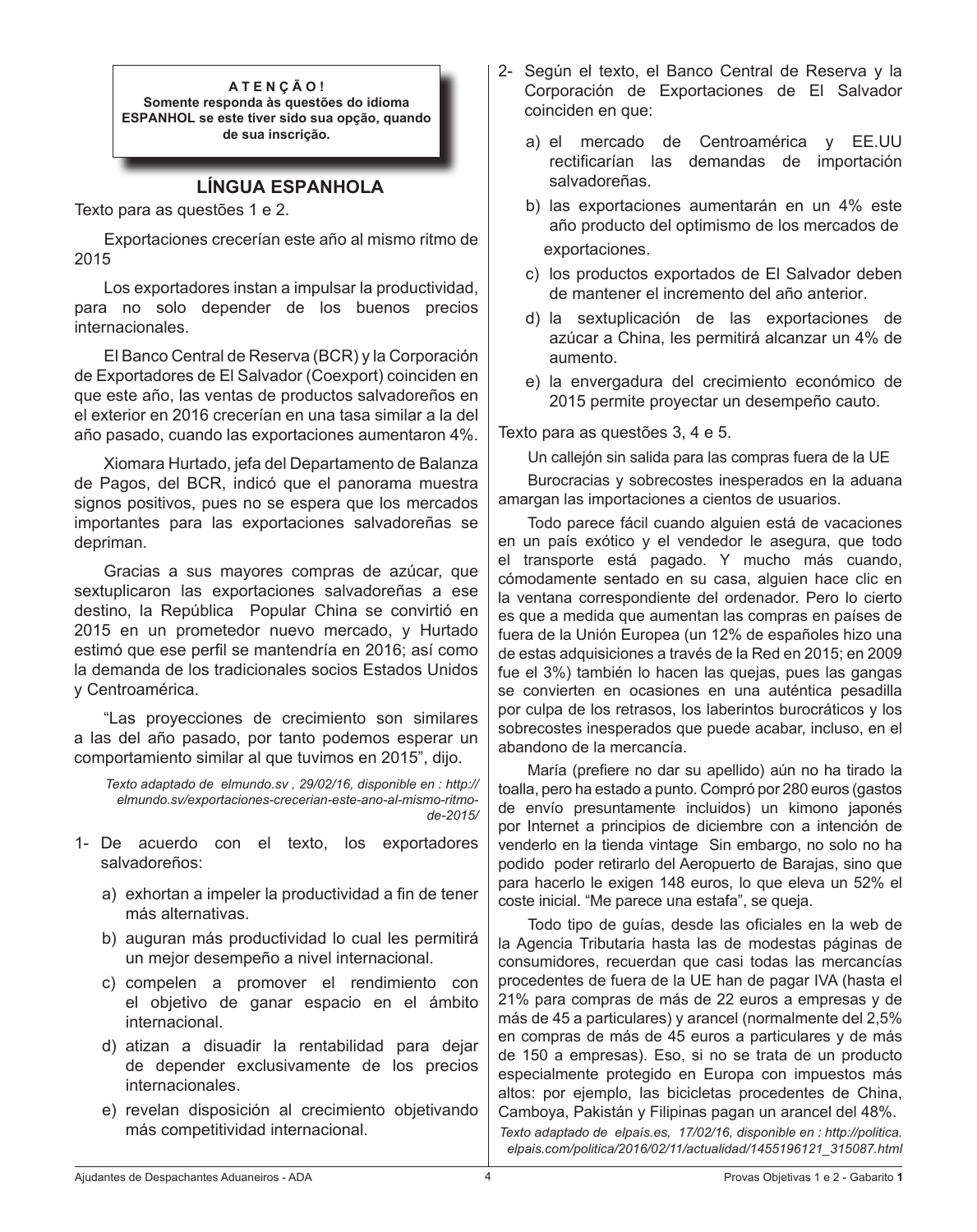- 3- De acuerdo con el texto, las compras efectuadas por la Red fuera de la Unión Europea:
	- a) han provocado aumento de gangas y reclamaciones.
	- b) se han incrementado en España en un 9% en el transcurso de 2009 a 2015.
	- c) han desencadenado en España el año 2015 un crecimiento de importaciones de 12%.
	- d) han provocado prejuicios a los clientes.
	- e) en España se han visto comprometidas debido al aumento vertiginoso de esas transacciones.
- 4- En el texto la expresión "*aún no ha tirado la toalla*" se refiere a que, aún no:
	- a) ha dejado claras las cosas o concretado algo.
	- b) ha hecho caso a las consecuencias de sus actos.
	- c) ha perdido la cordura.
	- d) se ha rendido, o abandonado una lucha o un propósito.
	- e) se ha percatado de que cada uno tiene su propio método para cumplir sus tareas o responsabilidades.
- 5- Según el texto, la mayoría de las mercaderías procedentes de fuera de la UE:
	- a) deben pagar IVA y aranceles.
	- b) deberían pagar IVA y aranceles.
	- c) pagarían IVA y aranceles.
	- d) han pagado IVA y aranceles.
	- e) a lo mejor tendrán que pagar IVA y aranceles

Texto para as questões 6, 7 e 8.

 El comercio exterior chino cae por primera vez desde la crisis financiera

 El mayor exportador del mundo, China, experimentó en 2015 el primer retroceso de su potente sector exterior desde el estallido de la crisis financiera internacional. El volumen total de comercio con otros países cayó un 7% durante el año pasado en comparación con el anterior, según anunció este miércoles la Administración General de Aduanas del país. El valor de las importaciones disminuyó en un 13,2% principalmente por la caída de los precios de las materias primas, mientras que las exportaciones retrocedieron un 1,8%. Hay que remontarse hasta el año 2009, en pleno declive de la demanda mundial, para encontrar una situación similar.

 A pesar de que el objetivo de las autoridades chinas era lograr un incremento de hasta el 6%, el balance final no sorprendió a los analistas porque durante todo el año pasado el sector exterior mostró signos de debilidad. "Las condiciones son severas y siguen existiendo varios obstáculos y retos para el crecimiento del comercio", aseguró en una rueda de prensa el portavoz del organismo, Huang Songping, que se mostró "poco optimista" para 2016. Las autoridades chinas están embarcadas en pleno proceso de cambio de modelo económico.

 Además de la caída del precio de las materias primas, el volumen de compras al exterior por parte del gigante asiático se ha visto lastrado por la progresiva ralentización de su economía, que creció un 6,9% en los nueve primeros meses de 2015. Las exportaciones acusaron la débil demanda mundial y la pérdida de competitividad del país frente a muchos de sus competidores, cuyas monedas se han depreciado significativamente frente al yuan chino durante 2015. El superávit comercial se incrementó hasta un 56,7%, no por un aumento de las ventas, sino por el hecho de que el valor de las importaciones disminuyó mucho más que el de las exportaciones.

 El fuerte sector exterior chino ha sido uno de los principales pilares del milagro económico del país desde que ingresó en 2001 en la Organización Mundial del Comercio y le ha permitido acumular una ingente cantidad de reservas de divisas. Pero los cimientos de este modelo se tambalean con el aumento de los salarios y unas condiciones demográficas que ya han puesto fecha límite en la hasta ahora inagotable fuerza laboral.

> *Texto adaptado de elpaís.es , 13/01/16, disponible en : HTTP://ECONOMIA.ELPAIS.COM/ECONOMIA/2016/01/13/ ACTUALIDAD/1452676590\_114835.HTML*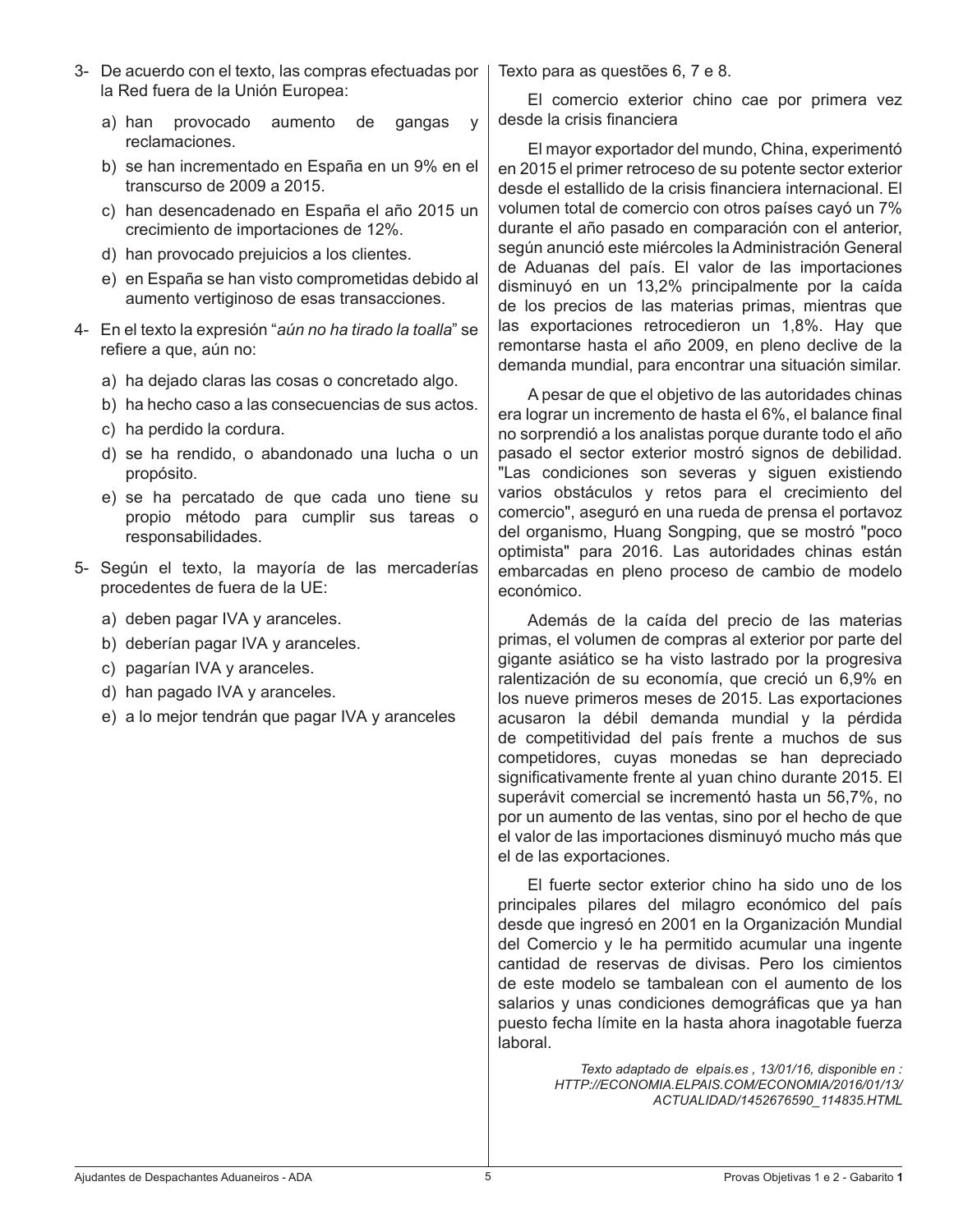- 6- De acuerdo con el texto, el comercio exterior de China presenta:
	- a) un 7% de encogimiento del volumen total de comercio exterior en comparación al año 2015.
	- b) una disminución de 13,2% del valor de las materias primas.
	- c) un declive en el valor de las importaciones, de ahí que, las exportaciones también retrocedieran en 1.8%.
	- d) una caída de las exportaciones e importaciones desde el año 2009.
	- e) un escenario comercial en descenso, análogo al contexto de 6 años atrás.
- 7- Según el texto, la meta de las autoridades chinas era:
	- a) conquistar un crecimiento máximo de 6%.
	- b) obtener un incremento hacia 6% pese al poco optimismo de los analistas.
	- c) soliviantar las dificultades y desafíos a través de un nuevo modelo económico.
	- d) abjurar un crecimiento de hasta 6%.
	- e) apostatar en un nuevo modelo económico para lograr superar los obstáculos y retos registrados.
- 8- El texto dice que la cantidad de ingresos en China superan los gastos en el sector de comercio exterior por:
	- a) la baja en el volumen de ventas de materias primas.
	- b) la mayor caída del valor de las importaciones respecto del de las exportaciones.
	- c) el aumento en las ventas de hasta 56,7%.
	- d) la elevación del valor de las exportaciones en detrimento del volumen de las importaciones.
	- e) motivos ajenos al desequilibrio de las importaciones y exportaciones.

Texto para as questões 9 e 10.

 Funcionarios de Aduanas iniciaron paro indefinido este miércoles

 LaAsociación Nacional de Funcionarios deAduanas de Chile (Anfach) inició un paro indefinido desde las 00:00 horas de este miércoles, realizando un llamado a concretar la modernización del servicio.

Através de un comunicado, los funcionarios criticaron que el Gobierno pidió más tiempo para presentar una propuesta, lo que califican de "inaceptable", ya que el tema se discute desde 2009.

Ajudantes de Despachantes Aduaneiros - ADA 6 Provas Objetivas 1 e 2 - Gabarito **1** Entre las demandas de los trabajadores se encuentran "que el Gobierno entregue de inmediato su

propuesta en relación al aumento de funcionarios de planta y de la dotación con un horizonte máximo a tres años, para fortalecer nuestra Institución, indicando los porcentajes planta y contrata que tendrá esta dotación".

 El presidente de laAnfach, Marcelo Reyes, comentó a Cooperativa que "ya llevamos seis años discutiendo esto con el Gobierno (...)vemos solamente dilaciones y dejadez en términos de que aún no nos entregan la dotación que ellos consideran que tiene que tener el Servicio Nacional de Aduanas".

 "El trabajo que tenemos que hacer en las fronteras terrestres, marítimas y aéreas, con la dotación que tenemos no es suficiente. Tenemos colegas que han sufrido accidentes graves", indicó.

 Reyes adelantó que este paro "va a significar que las cargas que entran y salen del país no van a ser atendidas, se van a atender para los pasajeros de buses y vehículos solamente aquellos casos que sean de urgencia y en el caso de algunas cargas, que sean medicamentos que tienen que salir o ingresar de forma urgente del país".

*Texto adaptado de cooperativa.cl, 20/05/15, disponible en : http:// www.cooperativa.cl/noticias/pais/trabajo/funcionarios-de-aduanasiniciaron-paro-indefinido-este-mierco/2015-05-19/221502.html*

- 9- El texto dice que los funcionarios de aduanas entraron en paro porque:
	- a) el gobierno pidió más tiempo para dar una respuesta a sus reivindicaciones.
	- b) estiman necesaria una modernización del modelo de contratación de funcionarios.
	- c) consideran que el número y condiciones de los funcionarios no atienden a las necesidades del sector.
	- d) la institución cuenta con una dotación que menoscaba a los funcionarios de planta.
	- e) el tiempo de contratación de los funcionarios inferior a tres años es un rédito para la empresa.
- 10- Según el presidente de la Anfach, Marcelo Reyes, el gobierno:
	- a) ha dilapidado las soluciones para las dificultades que enfrentan los funcionarios de Aduanas.
	- b) advierte que funcionarios de aduanas seleccionarán las cargas que entran y salen del país.
	- c) ha perjudicado el proceso de negociación debido a la ilación y demora de las resoluciones del conflicto.
	- d) ha tenido una actitud negligente y flemática ante las exigencias de los trabajadores de aduanas.
	- e) ha perjudicado las negociaciones debido a sus divagaciones y desdén.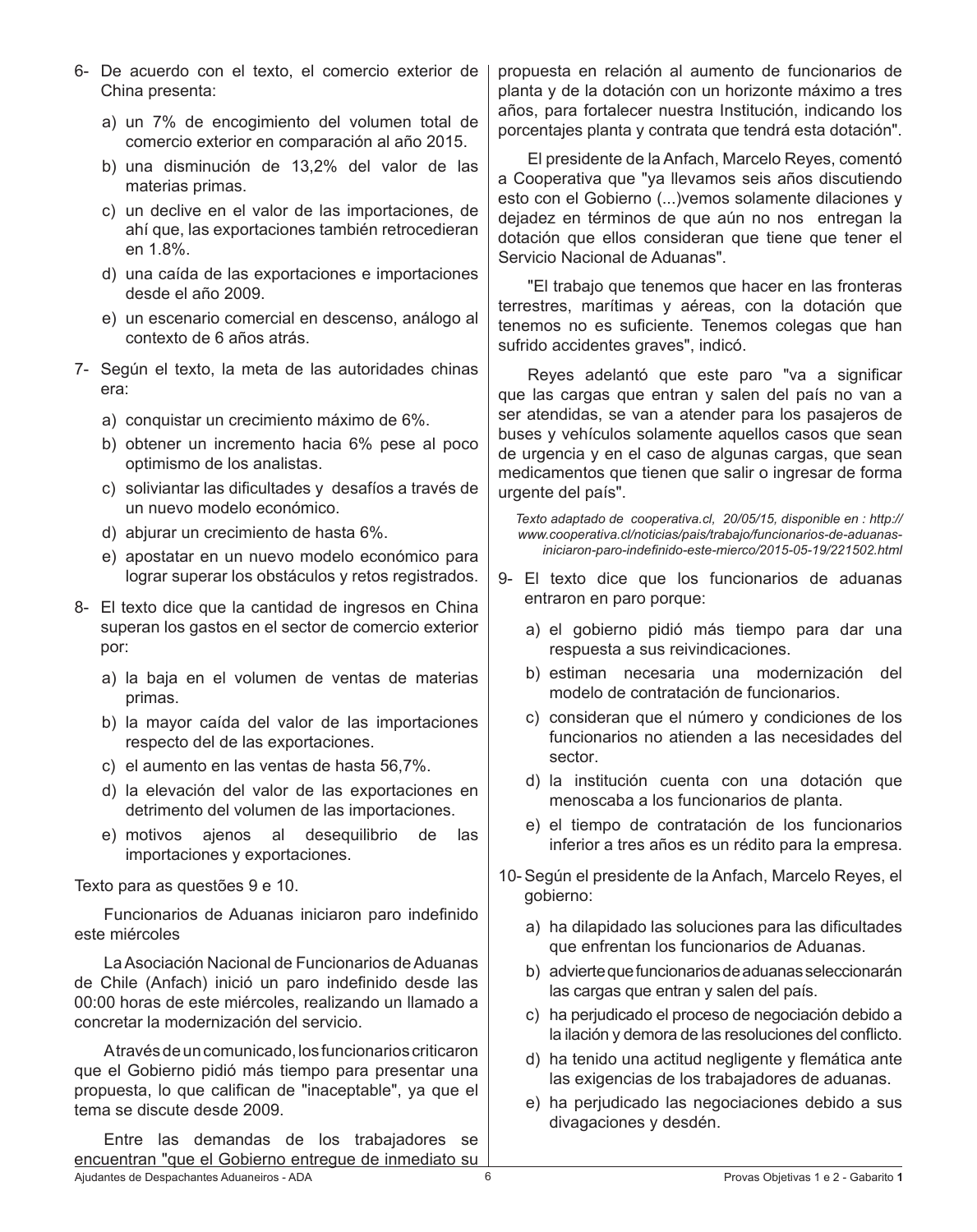# **LÍNGUA PORTUGUESA**

 Leia com atenção o texto abaixo.

Texto 1 – Texto para as questões de 11 a 13.

 Quem olhar, com alguma atenção, a carta geográfica da América do Sul e, mais precisamente, da região amazônica, verificará que a larga faixa que se estende ao longo das fronteiras do Brasil com seus vizinhos a norte e a oeste representa uma vasta região praticamente desconhecida. Sabe-se que ali vivem índios (os Ianomâmis, em Roraima e no Amazonas, na fronteira com a Venezuela), que ali há movimentação socioeconômica (sobretudo dos garimpeiros e das grandes mineradoras), que por ali ocorrem atividades ilegais (contrabando e tráfico de drogas), e pouco mais. Esse pouco mais significa conhecimento fragmentado, dividido entre órgãos governamentais, instituições de pesquisa, nacionais e, sobretudo, estrangeiras que, ao longo dos anos, se interessaram por aspectos específicos da vasta e complexa realidade amazônica.

 A verdade é que perdura, entre os inúmeros mitos que cercam a região, a ideia de que tais áreas periféricas (do Brasil e dos demais países amazônicos) escapam às prioridades nacionais. Perdura a noção de que ignorar tais regiões, e o que se passa nesses confins, não afeta fundamentalmente a vida no resto dos nossos países.

 Acontece que esses espaços amplos, em torno de cerca de 12.000 km de limites do Brasil com a Bolívia, Peru, Equador, Colômbia, Venezuela, Guiana, Suriname e, curiosamente, com a França, através do Departamento Ultramarino da Guiana francesa, podem, dentro da peculiaridade que os caracteriza e que os distingue do resto dos respectivos territórios nacionais, ser vistos como áreas-recurso, um verdadeiro capital, centrado no homem que ali vive, capaz de proporcionar a necessária solidez para os esforços de entendimento, cooperação e eventual integração inter-regional.

*COELHO, Pedro Motta Pinto. Fronteiras na Amazônia: Um Espaço Integrado. Introdução. Disponível em: <www.dominiopublico.gov.br/>. Acesso em 25 fev.* 

*2016.*

- 11- Considerando que a região amazônica, na fronteira entre o Brasil e os países vizinhos ao norte e a oeste, é "praticamente desconhecida", o autor desenvolve toda a argumentação do texto para defender principalmente a ideia de que
	- a) essa região é perigosa para o restante da população e traz prejuízo para os países envolvidos, porque ali ocorrem atividades ilegais, como contrabando e tráfico de drogas.
	- b) o meio ambiente está em risco nessa região graças à movimentação de garimpeiros e de mineradoras, que fazem a exploração socioeconômica dos recursos naturais.
	- c) as instituições de pesquisa nacionais e estrangeiras estão atualmente interessadas em produzir um conjunto de conhecimentos sobre essa grande área e, com isso, juntar informações antes fragmentadas.
	- d) os espaços amplos da região amazônica, um verdadeiro capital, são peculiares, diferentes do restante dos territórios que os contêm, e, centrados no homem que ali vive, têm o potencial de estabelecer a integração entre as regiões.
	- e) esses confins do Brasil não fazem parte das prioridades nacionais porque o que acontece ali tem pouco impacto sobre a vida do restante da população dos países dessa fronteira.
- 12- Assinale a opção que apresenta a versão que está gramaticalmente correta e que preserva as ideias gerais do Texto 1.
	- a) Quem olhar a carta geográfica da região amazônica, verificará que essa larga faixa, representa uma vasta e praticamente desconhecida região.
	- b) Sabe-se: que ali vive os índios lanomâmis na fronteira com a Venezuela, povo que chamam a atenção, e que ali também há movimentação socioeconômica ilegal, como contrabando e tráfico de drogas.
	- c) Esses espaços amplos, centrados no homem que ali vive com aproximadamente, 12.000 km de limites do Brasil com outros países, são capazes de promover à integração entre essas regiões.
	- d) A ideia de que tais áreas periféricas escapam das prioridades nacionais é um dos inúmeros mitos que cercam a região, porque essa região, não afeta a vida no resto desses países.
	- e) O "pouco mais" significa conhecimento dividido entre órgãos governamentais, os quais, ao longo dos anos, se interessaram por aspectos específicos da realidade amazônica, que é vasta e complexa.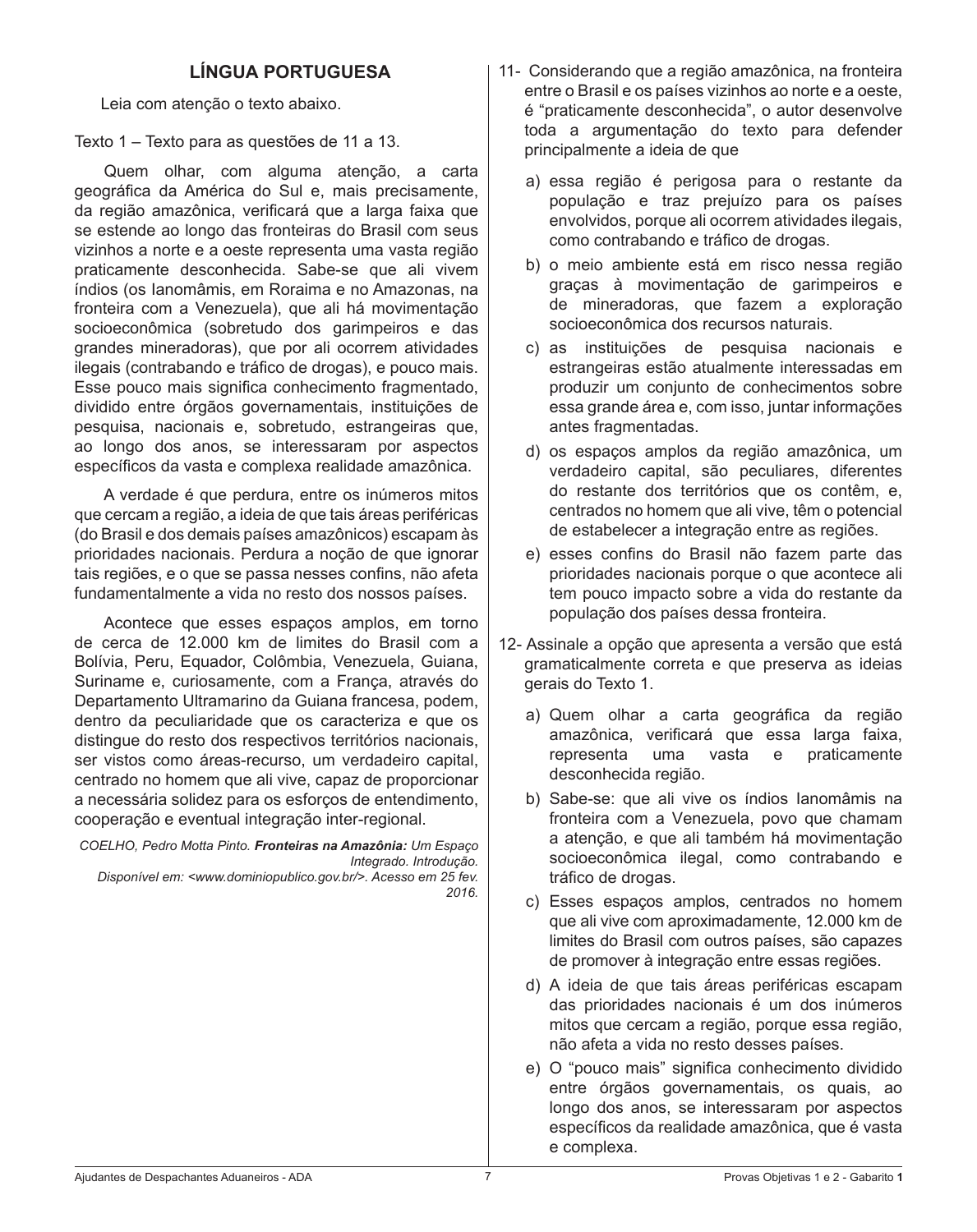13- Observe o primeiro período do texto:

 "Quem olhar, com alguma atenção, a carta geográfica da América do Sul e, mais precisamente, da região amazônica, verificará que a larga faixa que se estende ao longo das fronteiras do Brasil com seus vizinhos a norte e a oeste representa uma vasta região praticamente desconhecida."

 Assinale a opção correta referente às estruturas linguísticas desse trecho.

- a) A retirada da segunda vírgula que separa o adjunto adverbial "com alguma atenção" manteria gramaticalmente correto esse trecho.
- b) As expressões "com alguma atenção" e "mais precisamente" estabelecem entre si uma relação de gradação de sentido.
- c) O sujeito de "verificará" é "região amazônica", expressão que poderia ser corretamente substituída, nesse trecho, pelo pronome **ela**.
- d) A oração introduzida por "que", após "verificará", é uma oração subordinada substantiva subjetiva.
- e) O verbo "representa" tem como sujeito "uma vasta região praticamente desconhecida".

Texto 2 – Texto para as questões 14 e 15.

 As listas existem desde que nasceu a necessidade de organizar informação, e elas estão em todos os lados, principalmente na internet, onde representam a maioria do conteúdo compartilhado nas redes sociais. Há *sites* especializados em listas que são, inclusive, temas de livros.

 A arte de enumerar e catalogar informações, conteúdos, descrições ou ações mudou ao longo dos séculos, segundo o escritor italiano Umberto Eco. O escritor lembra que Homero, por exemplo, usou o método das listas para detalhar o escudo de Aquiles. Antenado com o universo tanto de seres *apocalípticos*  como de seres *integrados à vida na Terra*, o italiano ainda previu o sucesso das listas e o espaço delas no dia a dia das pessoas.

 Eco, um dos maiores estudiosos da comunicação de massa, morreu na semana passada, mas deixou um legado importante e estudos sobre aspectos específicos da linguagem e da narrativa. Um deles é o livro *A vertigem das listas*, onde explora questões-chave de cada classificação, e oferece uma lição importante para a arquitetura da informação.

*Correio Braziliense. Diversão&Arte. A arte de listar, 27 fev. 2016, p. 3 (com adaptações).*

- 14- A respeito do emprego e significação das palavras do texto acima, assinale a opção correta.
	- a) A palavra "lista" foi empregada, no título do livro de Umberto Eco, com a mesma acepção em que foi usada no primeiro parágrafo do texto acima.
	- b) Pelo sentido em que foram empregados, pertencem ao mesmo campo semântico de "lista" os verbos "enumerar" e "catalogar", no segundo parágrafo do texto, e "explora", no terceiro parágrafo.
	- c) O substantivo "lista" e sua flexão de plural foram sempre empregados no texto em um jogo de palavras e nem sempre com o mesmo sentido.
	- d) No trecho "o italiano ainda previu", o texto faz referência ao escritor Homero, um exemplo de escritor que usou as listas como recurso literário.
	- e) No último período do texto, a substituição de "onde" por "em cujo" mantém a correção e o sentido da frase em que se encontra.
- 15- Assinale a opção correta referente às estruturas sintáticas do texto.
	- a) A palavra "lista(s)" aparece no texto sempre com a mesma função sintática de sujeito da frase.
	- b) Na passagem "tanto de seres *apocalípticos* como de seres *integrados à vida na Terra*", o emprego da crase é opcional, irrelevante para a estrutura sintática da frase em que se encontra.
	- c) Na oração "Eco, um dos maiores estudiosos da comunicação de massa, morreu na semana passada", as vírgulas separam um termo deslocado, colocado entre o sujeito sintático "Eco" e seu predicado.
	- d) No último parágrafo, em "morreu na semana passada, mas deixou um legado importante", a conjunção "mas" é intercambiável com a conjunção sinônima "embora" sem perda da correção da frase.
	- e) No segundo parágrafo, o par "tanto [...] como" serve para ligar "*apocalípticos*" e "*seres integrados à vida na Terra*"; porém, se for feita sua troca pela conjunção "e", os sentidos do trecho em nada se alterarão.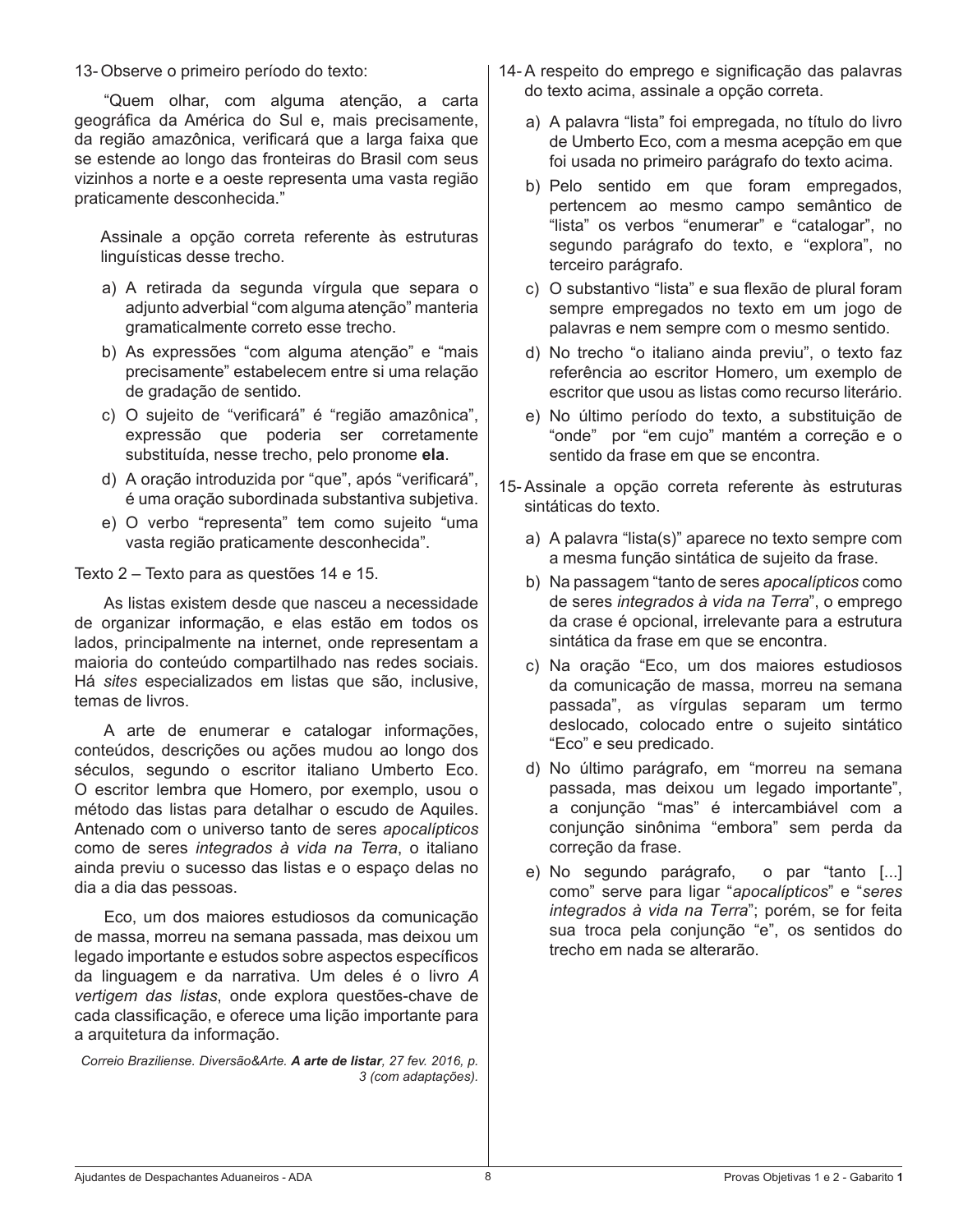Texto 3 – Texto para as questões de 16 a 20.

 ...DE REPENTE, Honório olhou para o chão e viu uma carteira. Abaixar-se, apanhá-la e guardá-la foi obra de alguns instantes. Ninguém o viu, salvo um homem que estava à porta de uma loja, e que, sem o conhecer, lhe disse rindo:

 — Olhe, se não dá por ela; perdia-a de vez.

 — É verdade, concordou Honório envergonhado.

 Para avaliar a oportunidade desta carteira, é preciso saber que Honório tem de pagar amanhã uma dívida, quatrocentos e tantos mil-réis, e a carteira trazia o bojo recheado. A dívida não parece grande para um homem da posição de Honório, que advoga; mas todas as quantias são grandes ou pequenas, segundo as circunstâncias, e as dele não podiam ser piores. Gastos de família excessivos, a princípio por servir a parentes, e depois por agradar à mulher, que vivia aborrecida da solidão; baile daqui, jantar dali, chapéus, leques, tanta cousa mais, que não havia remédio senão ir descontando o futuro. Endividou-se. Começou pelas contas de lojas e armazéns; passou aos empréstimos, duzentos a um, trezentos a outro, quinhentos a outro, e tudo a crescer, e os bailes a darem-se, e os jantares a comerem-se, um turbilhão perpétuo, uma voragem. [...]

*ASSIS, Machado de. A Carteira. In: Obra completa. Rio de Janeiro: Nova Aguilar, 1974. v. 2, p. 961. Disponível em: <www.dominiopublico.gov.br.> Acesso em 25 fev. 2016.*

- 16- Na cena acima, criada por Machado de Assis, o uso do adjetivo "envergonhado" mostra que
	- a) o "homem que estava à porta de uma loja" viu e compreendeu o que, de fato, estava acontecendo ali.
	- b) o personagem Honório sentiu vergonha por ser pego fazendo o que sua consciência condenava.
	- c) Honório envergonhava-se diante de um estranho pelas dívidas excessivas que havia contraído.
	- d) o personagem Honório envergonhava-se por ter sido tão descuidado com a carteira.
	- e) o fato de ter sido abordado por um estranho envergonhou o tímido Honório.

17- Considere a seguinte passagem do excerto abaixo:

 "Para avaliar a oportunidade desta carteira, é preciso saber que Honório tem de pagar amanhã uma dívida, quatrocentos e tantos mil-réis, e a carteira trazia o bojo recheado. A dívida não parece grande para um homem da posição de Honório".

 Assinale a substituição proposta que trará prejuízo para as ideias do texto.

- a) de "desta carteira" por "dessa carteira".
- b) de "dívida, quatrocentos" por "dívida de quatrocentos".
- c) de "A dívida não parece" por "Essa dívida não parece".
- d) de "e a carteira trazia" por "portanto a carteira trazia".
- e) de "da posição de Honório" por "da sua posição".
- 18-A palavra "envergonhado" e a expressão<br>"quatrocentos e tantos mil-réis" exercem. "quatrocentos e tantos mil-réis" exercem, respectivamente, as funções de
	- a) adjunto adnominal e aposto.
	- b) predicativo de objeto e vocativo.
	- c) predicativo de sujeito e aposto.
	- d) adjunto adnominal e objeto direto.
	- e) adjunto adnominal e adjunto adverbial.
- 19- Assinale a opção em que todas as palavras são acentuadas de acordo com a mesma regra de acentuação gráfica.
	- a) apanhá-la ninguém armazéns.
	- b) Honório empréstimos perpétuo.
	- c) chapéus remédio família.
	- d) guardá-la dá chapéus.
	- e)  $d\acute{a}$  réis é.
- 20- Assinale a opção em que a mudança sugerida manterá o sentido geral do trecho e a correção das estruturas gramaticais.
	- a) "e tudo a crescer" mudar para "e tudo à crescer".
	- b) "por servir a parentes" mudar para "por servir à amigos".
	- c) "agradar à mulher" mudar para "agradar a mulher e a parentes".
	- d) "segundo as circunstâncias" mudar para "segundo à circunstâncias".
	- e) "e as dele não podiam ser piores" mudar para "e àquelas dele não podiam ser piores".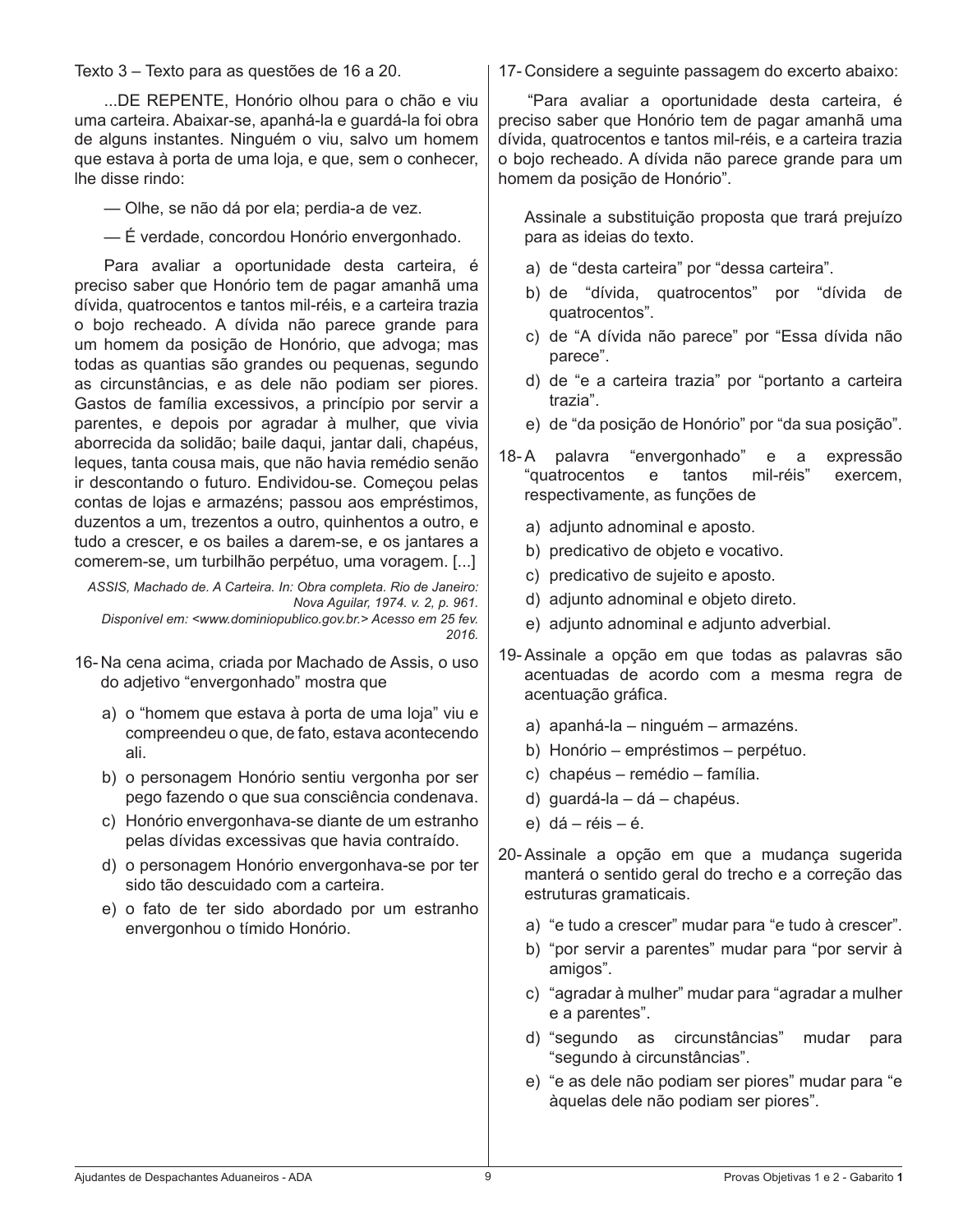## **LEGISLAÇÃO ADUANEIRA**

- 21- O importador, quando efetuar o pagamento, a compensação ou o parcelamento das diferenças de tributos aduaneiros decorrente de infração, a partir da sua notificação de lançamento, poderá ter direito a redução da multa de lançamento de ofício. Assinale a opção incorreta.
	- a) A redução será de cinquenta por cento, se for efetuado o pagamento ou a compensação no prazo de trinta dias, contados da data em que o sujeito passivo foi notificado do lançamento.
	- b) A redução será de quarenta por cento, se o sujeito passivo requerer o parcelamento no prazo de trinta dias, contados da data em que foi notificado do lançamento.
	- c) No caso de provimento a recurso de ofício interposto por autoridade julgadora de primeira instância, aplica-se a redução de trinta por cento, para o caso de pagamento ou compensação, e de vinte por cento, para o caso de parcelamento.
	- d) A redução da multa de lançamento de ofício não se aplica à multa de dez por cento sobre o valor aduaneiro, no caso de descumprimento de condições, requisitos ou prazos estabelecidos para aplicação do regime aduaneiro especial de admissão temporária.
	- e) A redução será de trinta por cento, se o sujeito passivo requerer o parcelamento no prazo de trinta dias, contados da data em que foi notificado da decisão administrativa de primeira instância.

22- A empresa 'R. Sinto Recintos Alfandegados Ltda' descumpriu em seu Porto Seco um dos requisitos de segurança obrigatórios e por tal infração recebeu a sanção administrativa A. Após cerca de três meses, foi verificado pela Receita Federal que a empresa não havia corrigido os seus procedimentos e continuava a descumprir o citado requisito. Por tal reincidência recebeu a sanção administrativa B pelo prazo de sete meses, dentro dos quais deveria regularizar a situação. Porém, passado o prazo, considerando que a irregularidade não foi corrigida, a Receita Federal aplicou novamente a mesma sanção pelo mesmo período. Findo o segundo período, não tendo sido corrigido o requisito de segurança, a Receita Federal viu-se obrigada a aplicar a sanção administrativa C.

 As sanções administrativas A, B e C são, respectivamente:

- a) Advertência verbal, Advertência e Advertência agravada.
- b) Advertência, Suspensão e Cassação ou Cancelamento.
- c) Suspensão, Cassação ou Cancelamento e Perdimento dos Bens.
- d) Advertência, Suspensão e Prisão do Responsável Legal.
- e) Advertência, Suspensão ou Cancelamento e Perdimento dos Bens.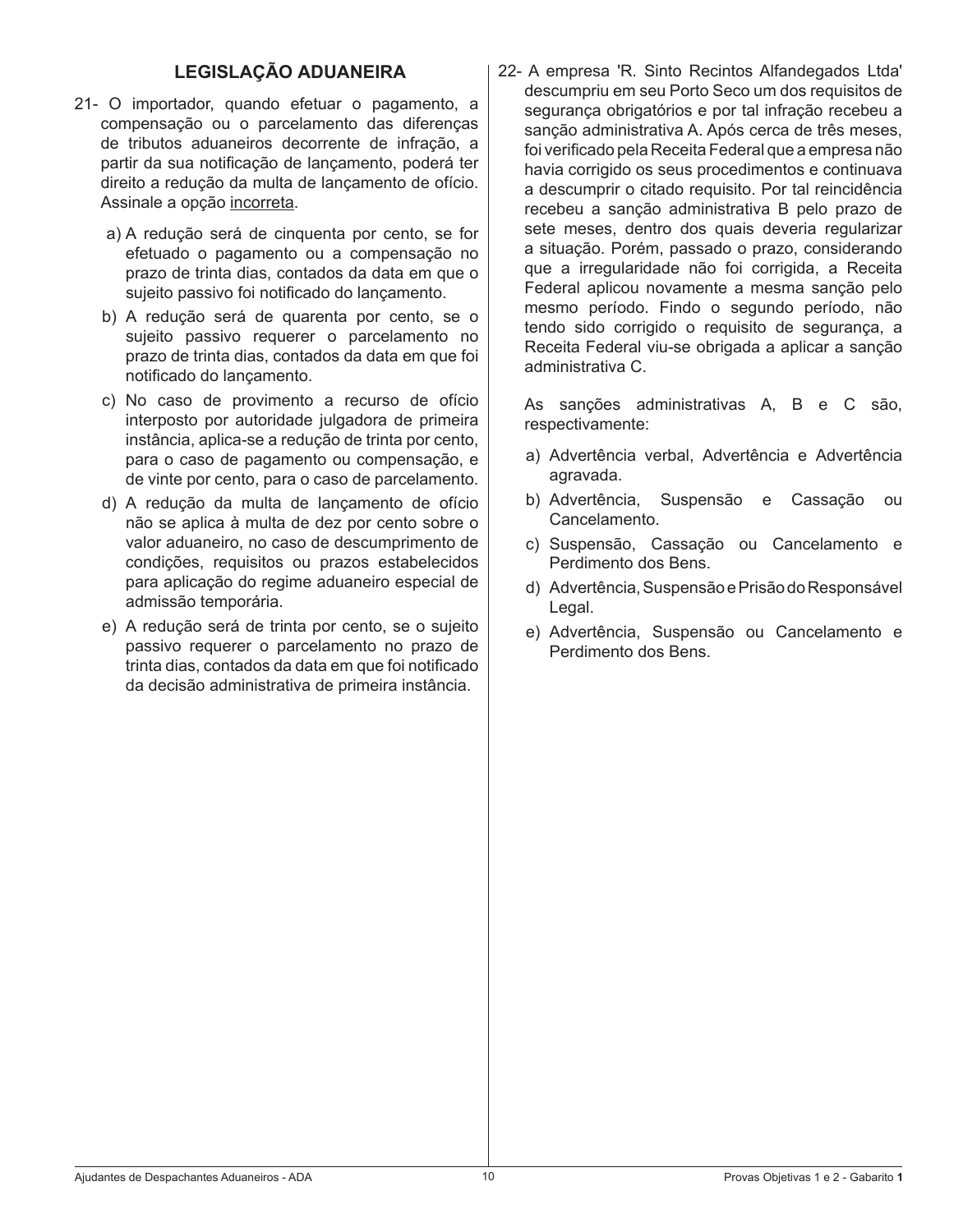- 23- Os arts. 6º e 7º da Instrução Normativa RFB n. 1.600, de 2015, que trata do regime aduaneiro especial de admissão temporária, estabelecem algumas condições para a concessão do regime. Estritamente da leitura dos artigos abaixo transcritos, assinale a opção correta.
	- *"..... Art. 6º Para a concessão e aplicação do regime, deverão ser observadas as seguintes condições:*
	- *I. importação em caráter temporário, comprovada esta condição por qualquer meio julgado idôneo;*
	- *II. importação sem cobertura cambial;*
	- *III. adequação dos bens à finalidade para a qual foram importados;*
	- *IV. utilização dos bens exclusivamente nos fins previstos, observado o termo final de vigência do regime; e*
	- *V. identificação dos bens.*
	- *§ 1º O disposto no inciso V do* caput *consiste na descrição completa do bem, com todas as características necessárias à sua classificação fiscal, espécie, marca comercial, modelo, nome comercial ou científico e outros atributos que, à vista do caso concreto, sejam essenciais para sua identificação no momento da extinção do regime.*
	- *§ 2º Quando se tratar de bens cuja importação esteja sujeita à prévia manifestação de outros órgãos da administração pública, a concessão do regime dependerá da satisfação desse requisito.*
	- *Art. 7º O regime não se aplica à entrada no território aduaneiro de bens objeto de arrendamento mercantil financeiro, nos termos definidos na legislação específica expedida pelo Banco Central do Brasil, contratado com entidades arrendadoras domiciliadas no exterior.*
- ...."
	- a) Como condição para a aplicação do regime, os bens importados deverão ter utilização exclusivamente para os fins previstos, não importando se sua importação foi realizada sem cobertura cambial.
	- b) A Importação de bens sem cobertura cambial é opcional para a concessão do regime quando se tratar de bens objeto de arrendamento mercantil financeiro nos moldes do Art. 7º.
	- c) A identificação dos bens, de acordo com o inciso V do art. 6º, consiste na descrição completa do bem, com todas as características necessárias à sua classificação fiscal, espécie, marca comercial, modelo, nome comercial ou científico. Entretanto, poderão ser exigidas as descrições de outros atributos necessários para a correta identificação do bem no momento da extinção do regime.
- d) No caso da incorreta identificação dos bens, será necessária a prévia manifestação positiva de outros órgãos da administração pública, somente após isto o regime será concedido.
- e) Quando se tratar de bens cuja importação esteja sujeita à prévia manifestação de outros órgãos da administração pública, a extinção do regime dependerá da satisfação desse requisito.
- 24-O regime aduaneiro especial de admissão temporária com suspensão total do pagamento de tributos é o que permite a importação de bens que devam permanecer no País durante prazo fixado, com suspensão total do pagamento dos seguintes tributos, exceto:
	- a) Imposto de Iimportação (II).
	- b) Contribuição de intervenção no domínio econômico incidente sobre combustíveis (Cide-Combustíveis).
	- c) Adicional ao Frete para Renovação da Marinha Mercante (AFRMM).
	- d) Imposto de Exportação (IE).
	- e) Contribuição social para o financiamento da seguridade social devida pelo importador de bens estrangeiros ou serviços do exterior (Cofins-Importação).
- 25- Sobre o regime aduaneiro especial de exportação temporária para aperfeiçoamento passivo, assinale a opção correta.
	- a) O regime aduaneiro especial de exportação temporária para aperfeiçoamento passivo pode ser aplicado na saída do País de mercadoria nacional ou nacionalizada para ser submetida a processo de conserto, de reparo ou de restauração.
	- b) O regime aduaneiro especial de exportação temporária para aperfeiçoamento passivo aplica-se também na exportação de mercadoria nacional ou nacionalizada, para ser submetida a operação de transformação, de elaboração, de beneficiamento ou de montagem, no exterior, e a posterior reimportação, sob a forma do produto resultante, com isenção dos tributos sobre o valor agregado.
	- c) Uma das formas de extinção deste regime é a destruição das mercadorias exportadas no exterior.
	- d) A mercadoria exportada sob o regime aduaneiro especial de exportação temporária para aperfeiçoamento passivo não poderá sofrer a exportação definitiva.
	- e) O prazo para importação dos produtos resultantes da operação de aperfeiçoamento será fixado tendo em conta o período necessário à realização da respectiva operação, não podendo ser superior a 1(um) ano improrrogável.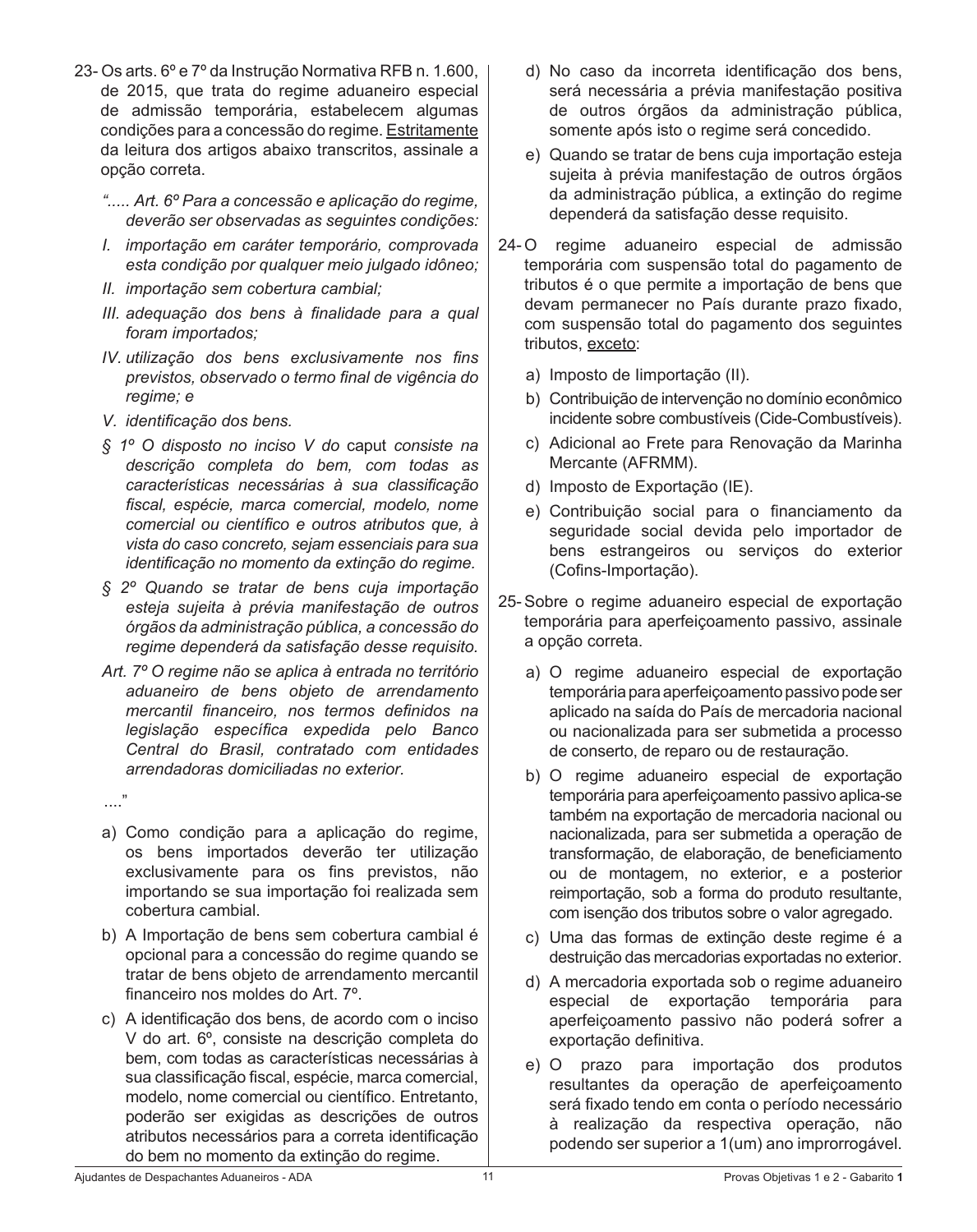| 26-Assinale abaixo a opção que representa uma |  |  |  |  |  |
|-----------------------------------------------|--|--|--|--|--|
| modalidade de Drawback.                       |  |  |  |  |  |

- a) Compensação.
- b) Restituição.
- c) Recof.
- d) Zona Franca de Manaus.
- e) Temporário.
- 27- Sobre o regime de entreposto industrial sob controle aduaneiro informatizado (RECOF), assinale a opção incorreta.
	- a) A aplicação do regime poderá ser estendida a mercadorias a serem empregadas em desenvolvimento de produtos.
	- b) É o Regime que permite à empresa importar, com ou sem cobertura cambial, e com suspensão do pagamento de tributos, sob controle aduaneiro informatizado, mercadorias que, depois de submetidas à operação de industrialização, sejam destinadas à exportação.
	- c) A empresa beneficiária responde pela custódia e pela guarda das mercadorias na condição de fiel depositária.
	- d) As mercadorias admitidas no regime, no estado em que foram importadas ou depois de submetidas a processo de industrialização não poderão ser despachadas para consumo.
	- e) As mercadorias importadas poderão ser reexportadas sem que sejam submetidas a processo de industrialização.
- 28- Em relação à habilitação de importadores, exportadores e internadores da Zona Franca de Manaus para operação no Sistema Integrado de Comércio Exterior (Siscomex), é incorreto afirmar que:
	- a) a pessoa física ou jurídica está dispensada da habilitação quando realizar importação, exportação ou internação realizada por intermédio da Empresa Brasileira de Correios e Telégrafos (ECT) ou de empresa de transporte expresso internacional.
	- b) para requerer a habilitação, a pessoa jurídica requerente deverá ter aderido previamente ao Domicílio Tributário Eletrônico – DTE.
	- c) para fins de análise do requerimento de habilitação relativa às submodalidades limitada e ilimitada, a pessoa jurídica requerente será submetida à análise da capacidade financeira da pessoa jurídica para operar no comércio exterior.
	- d) a habilitação de pessoa física para prática de atos no Siscomex ou de responsável pela pessoa jurídica no Siscomex é válida por 18 (dezoito) meses, contados da data de deferimento da habilitação ou da data da última operação de comércio exterior realizada no Siscomex.
	- e) a pessoa física habilitada a operar no Siscomex em seu próprio nome poderá realizar operações de comércio exterior na importação e exportação de mercadorias de empresas em que seja dirigente.
- 29- Indique abaixo qual(is) a(s) atividade(s) dos Despachantes Aduaneiros que não pode(m) ser exercida(s) por Ajudante de Despachante Aduaneiro a ele vinculado.
	- a) Ciência e recebimento de intimações relacionadas com o procedimento de despacho aduaneiro.
	- b) Preparação, entrada e acompanhamento da tramitação e apresentação de documentos relativos ao despacho aduaneiro.
	- c) Acompanhamento da verificação da mercadoria na conferência aduaneira.
	- d) Recebimento de mercadorias desembaraçadas.
	- e) Acompanhamento da retirada de amostras para assistência técnica e perícia.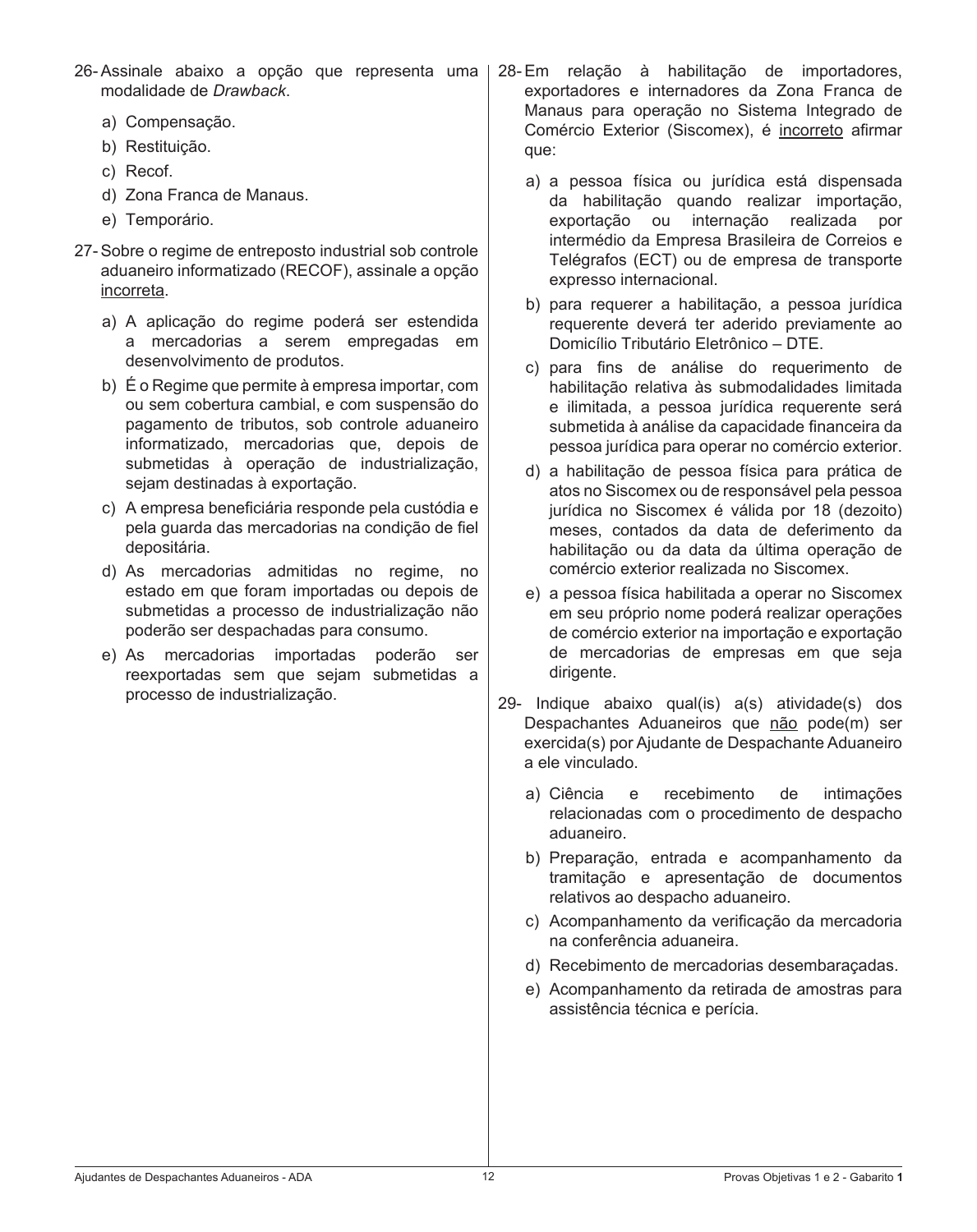- 30- A representação das pessoas físicas ou jurídicas, para fins das atividades relacionadas ao despacho aduaneiros de mercadorias, poderá ser exercida, exceto:
	- a) no caso de pessoas físicas, pelo próprio interessado.
	- b) no caso de órgão da administração pública direta ou autárquica, federal, estadual ou municipal, missão diplomática ou repartição consular de país estrangeiro ou representação de órgãos internacionais, pelo funcionário ou servidor, especialmente designado.
	- c) no caso de importação ao amparo do Regime de Tributação Unificada (RTU), pelo empresário ou sócio.
	- d) no caso de pessoa jurídica de direito privado, pelo dirigente ou qualquer pessoa física nomeada pelo dirigente desta.
	- e) em todos os casos pelo Despachante Aduaneiro.
- 31- Considerando-se que a jurisdição da Alfândega do Aeroporto Internacional de São Paulo em Guarulhos (ALF/GRU) coincide com a Zona Primária definida para este aeroporto e que esta é a única Zona Primária na Grande São Paulo (Área metropolitana no entorno da capital de São Paulo constituída de 37 municípios) e tendo em vista que a Alfândega de São Paulo (ALF/SPO) tem jurisdição sobre toda a Grande São Paulo quanto ao desembaraço aduaneiro, exceto a área jurisdicionada pela ALF/ GRU, podemos afirmar, quanto a estas unidades da Receita Federal, que:
	- I. a ALF/SPO é uma unidade central, enquanto a ALF/GRU é uma unidade descentralizada.
	- II. os recintos da jurisdição da ALF/SPO são de Zona Secundária.
	- III. a jurisdição da ALF/GRU está dentro do Território Aduaneiro enquanto a jurisdição da ALF/SPO está fora do Território Aduaneiro.
	- IV. os recintos da jurisdição da ALF/GRU são de Zona Primária.
	- V. cada Alfândega constitui uma diferente Região Fiscal.
	- VI. as duas Alfândegas realizam o Controle Aduaneiro.

#### Assinale a opção correta.

- a) Somente as afirmativas I, III e V.
- b) Somente as afirmativas II, IV e V.
- c) Somente as afirmativas I, II e IV.
- d) Somente as afirmativas I, III e VI.
- e) Somente as afirmativas II, IV e VI.
- 32- Analise as situações abaixo de não pagamento de Imposto de Importação.
	- I. Importação de mercadoria originada de um país do Mercosul.
	- II. Reimportação de mercadoria nacional ou nacionalizada que retorna ao país após uma Exportação Temporária de bens destinados à promoção comercial, inclusive amostras sem destinação comercial.
	- III. Importação de papel destinado à impressão de jornais e periódicos.
	- IV. Entrada no país de mercadoria não declarada que está embalada em conjunto com outra mercadoria declarada que foi liberada em Canal Verde.
	- V. Importação de bem de capital, sem similar nacional, com benefício fiscal autorizado pela SECEX.
	- VI. Importação, destinada à pesquisa, por Universidade com autorização do CNPq.

 Assinale a opção que corretamente classifica cada uma das operações.

- a) I Redução; II Não-incidência; III Imunidade; IV – Sonegação; V – Ex-tarifário; VI – Isenção.
- b) I Isenção; II Imunidade; III Não-incidência; IV – Sonegação; V – Ex-tarifário; VI – Redução.
- c) I Redução; II Não-incidência; III Isenção; IV – Ex-tarifário; V – Sonegação; VI – Imunidade.
- d) I Indução; II Incidência; III Baixa imunidade; IV – Sonegação; V – Não-tarifário; VI – Isenção.
- e) I Incidência; II Isenção; III Imunidade; IV Sonegação; V – Redução; VI – Ex-tarifário.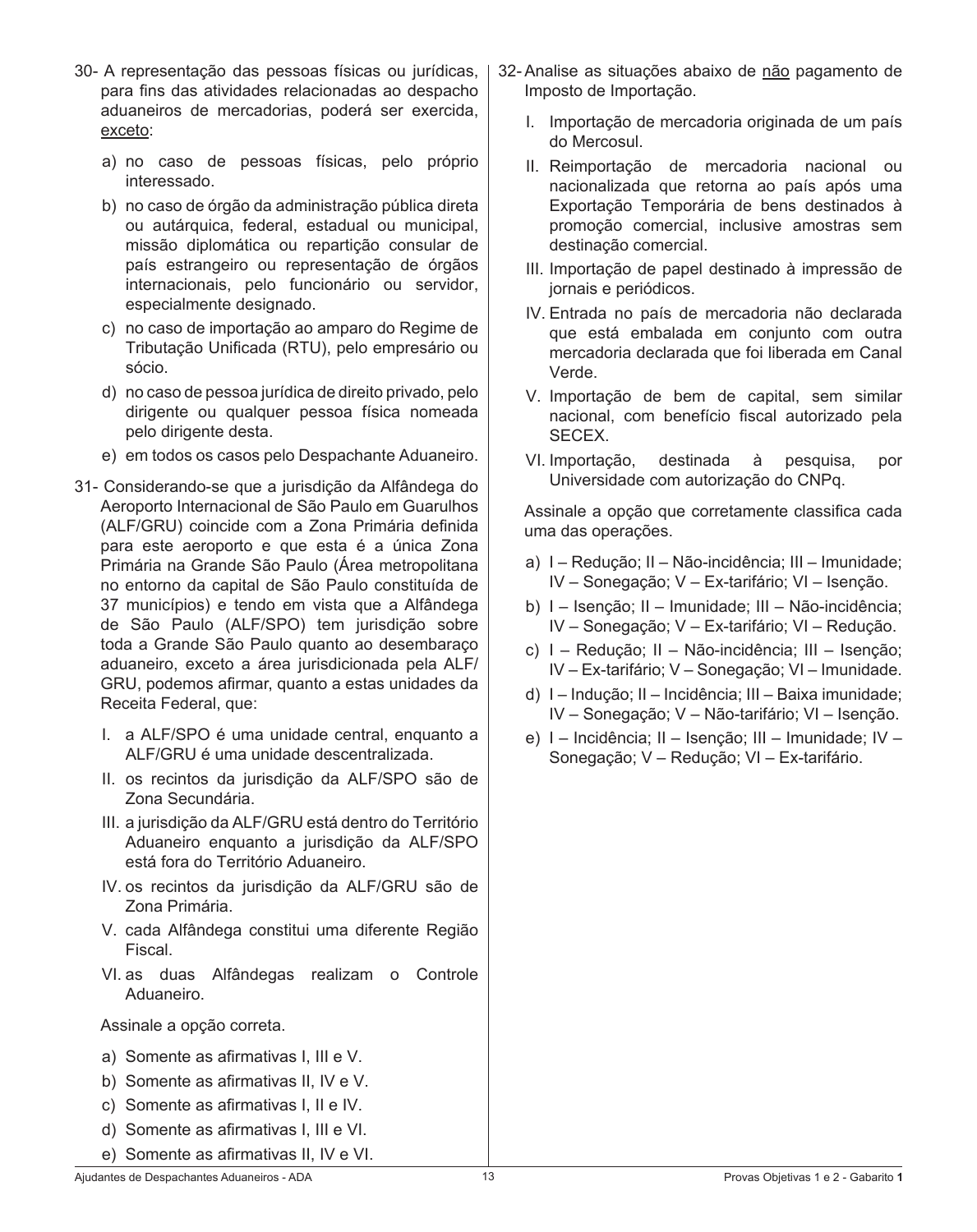- 33-O Imposto de Importação não incide sobre as operações abaixo, exceto:
	- a) mercadoria estrangeira que, corretamente descrita nos documentos de transporte, chegar ao País por erro inequívoco ou comprovado de expedição, e que for redestinada ou devolvida para o exterior.
	- b) mercadoria estrangeira devolvida para o exterior antes do registro da declaração de importação.
	- c) mercadoria importada no regime aduaneiro especial de admissão temporária.
	- d) mercadoria estrangeira em trânsito aduaneiro de passagem, acidentalmente destruída.
	- e) mercadoria estrangeira idêntica, em igual quantidade e valor, e que se destine a reposição de outra anteriormente importada que se tenha revelado, após o desembaraço aduaneiro, defeituosa ou imprestável para o fim a que se destinava.
- 34- Assinale a opção que indica quais elementos da tributação nas Operações de Comércio Exterior caracterizam, respectivamente, a entrada da mercadoria no território aduaneiro e o registro da Declaração de Importação (DI).
	- a) Zona Primária e Zona Secundária Aduaneira.
	- b) Transporte Aduaneiro e Base de Cálculo do Imposto de Importação.
	- c) Fato gerador e momento em que se considera ocorrido o fato gerador do Imposto de Importação, na importação comum.
	- d) Fato gerador e momento em que se considera ocorrido o fato gerador do Imposto sobre Produtos Industrializados.
	- e) Campo de Incidência e Alíquota do Imposto de Importação.
- 35- Sobre a contribuição para o PIS/PASEP-Importação e da COFINS-Importação, assinale a opção correta.
	- a) O fato gerador da contribuição para o PIS/ PASEP-Importação e da COFINS-Importação é a entrada de bens estrangeiros no território aduaneiro.
	- b) Para efeito de cálculo da contribuição para o PIS/ PASEP-Importação e da COFINS-Importação, considera-se ocorrido o fato gerador na data do registro da declaração de importação de bens submetidos a despacho para consumo, excetuando-se o despacho para consumo de bens importados sob regime suspensivo de tributação do imposto de importação.
	- c) A contribuição para o PIS/PASEP-Importação e da COFINS-Importação serão pagas na data do desembaraço da declaração de importação.
	- d) A base de cálculo da contribuição para o PIS/ PASEP-Importação e da COFINS-Importação é o valor aduaneiro, acrescido do Imposto de Importação (II) e do Imposto sobre Produtos Industrializados na Importação (IPI Importação).
	- e) As importações realizadas por empresas públicas são isentas da contribuição para o PIS/ PASEP-Importação e da COFINS-Importação.
- 36-O famoso piloto de F1 Roger Ranger procedeu à importação direta, de um veículo marca Cabriolet, modelo El Camino, zero quilômetro, com origem e procedência do México e, portanto, com redução da alíquota do Imposto de Importação a zero tendo em vista Acordo de Preferência Tarifária em vigor. Para tentar fugir a outra parte da tributação, o importador entrou com duas ações de Mandado de Segurança na justiça, uma para que não fosse tributado quanto ao IPI e outra para que não fosse tributado quanto ao ICMS, respectivamente nas esferas federal e estadual. A justiça, em ambas as esferas, concedeu a liminar nas ações.

 Sabendo-se que o transporte do veículo foi feito por via aérea, assinale a opção que indica os impostos ou contribuições que ainda devem ser pagos pelo Importador no registro da Declaração de Importação.

- a) Imposto de Importação e CIDE Combustíveis, pois o veículo é movido a gasolina.
- b) Imposto de Importação e AFRMM Adicional de Frete para Renovação da Marinha Mercante.
- c) PIS e COFINS.
- d) AFRMM, PIS e COFINS.
- e) Imposto de Importação, IPI e COFINS.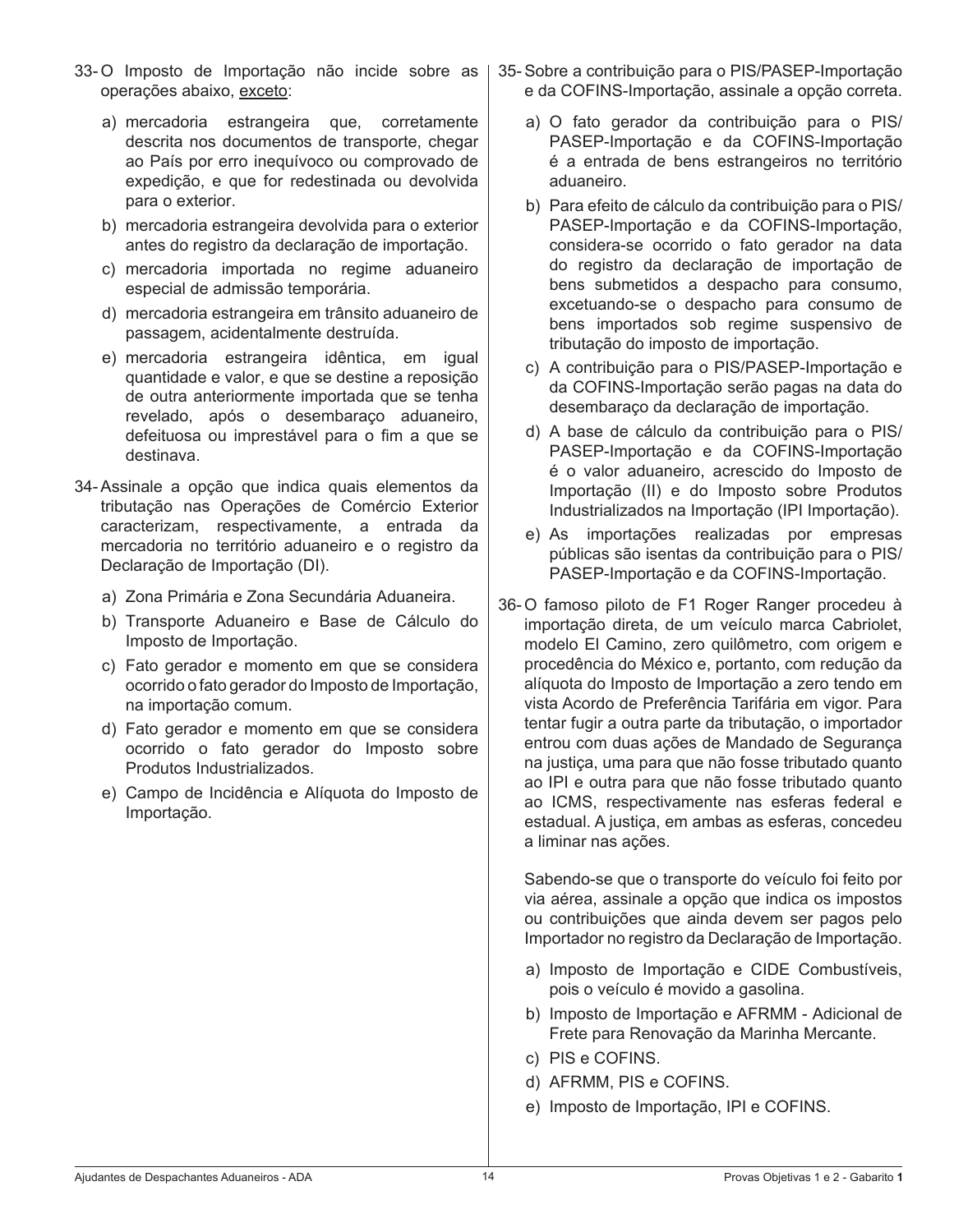- 37- Sobre as mercadorias estrangeiras que tenham sido objeto de pena de perdimento, assinale a opção incorreta.
	- a) As mercadorias estrangeiras que tenham sido objeto de pena de perdimento não sofrem a incidência do Imposto de Importação, mesmo na hipótese em que não sejam localizadas.
	- b) Aos cigarros nacionais destinados à exportação que forem encontrados a venda no país, aplicamse a pena de perdimento.
	- c) Nas operações de exportação, aplica-se a pena de perdimento a mercadoria que, nos termos de lei, tratado, acordo ou convenção internacional, firmado pelo Brasil, seja proibida de sair do território aduaneiro.
	- d) A pena de perdimento sobre mercadorias que sofreram abandono poderá ser relevada.
	- e) As penas de perdimento sobre mercadorias estrangeiras serão apuradas mediante processo fiscal, cuja peça inicial será o auto de infração acompanhado de termo de apreensão e, se for o caso, de termo de guarda fiscal.
- 38- Quanto ao Imposto sobre Produtos Industrializados na Importação (IPI Importação), é correto afirmar que o fato gerador, a base de cálculo e a incidência deste tributo são, respectivamente:
	- a) o registro da declaração de importação, o valor aduaneiro e incide sobre toda mercadoria de origem estrangeira que adentre o território nacional.
	- b) o registro da declaração de importação, o valor aduaneiro e incide sobre as mercadorias industrializadas estrangeiras que adentrem o território nacional.
	- c) o desembaraço da declaração de importação, o valor aduaneiro e incide sobre as mercadorias industrializadas estrangeiras que adentrem o território nacional.
	- d) o desembaraço da declaração de importação, o valor aduaneiro acrescido do valor do Imposto de Importação e incide sobre as mercadorias industrializadas estrangeiras que adentrem o território nacional.
	- e) o registro da declaração de Importação, o valor aduaneiro acrescido do valor do Imposto de Importação e incide sobre as mercadorias industrializadas estrangeiras que adentrem o território nacional.

39- Os intervenientes nas operações de comércio exterior estão sujeitos às sanções administrativas de Advertência, Suspensão e Cassação ou Cancelamento de registro ou autorização. Correlacione as hipóteses de aplicação de sanção com a sanção aplicada e assinale a opção correta.

| (A) ADVERTÊNCIA                    | $1 -$<br>Falta de registro ou<br>registro<br>de forma irregular dos documentos<br>relativos à entrada ou saída de veículo<br>ou mercadoria em recinto alfandegado.<br>2-<br>Realização,<br>por<br>despachante<br>aduaneiro ou ajudante, em<br>nome<br>próprio ou de terceiro, de exportação ou<br>importação de quaisquer mercadorias,<br>exceto para uso próprio, ou exercício,<br>por estes, de comércio interno de<br>mercadorias estrangeiras. |
|------------------------------------|----------------------------------------------------------------------------------------------------------------------------------------------------------------------------------------------------------------------------------------------------------------------------------------------------------------------------------------------------------------------------------------------------------------------------------------------------|
| (B) SUSPENSÃO                      | 3- Prática de ato que prejudique<br>o procedimento de identificação ou<br>quantificação de<br>mercadoria<br>sob<br>controle aduaneiro.                                                                                                                                                                                                                                                                                                             |
|                                    | Atuação em nome de pessoa<br>4-<br>licença, autorização,<br>cujo registro,<br>credenciamento ou habilitação tenha<br>sido objeto de cancelamento<br>ou<br>cassação, ou no interesse desta.                                                                                                                                                                                                                                                         |
|                                    | 5-<br>Ação ou omissão dolosa tendente<br>subtrair<br>ao controle<br>aduaneiro.<br>a<br>ou dele ocultar, a importação ou a<br>exportação de bens ou de mercadoria.                                                                                                                                                                                                                                                                                  |
| (C)<br>CASSAÇÃO OU<br>CANCELAMENTO | 6-<br>Emissão<br>de<br>documento<br>de<br>identificação ou<br>quantificação<br>de<br>mercadoria em desacordo com sua<br>efetiva qualidade ou quantidade.                                                                                                                                                                                                                                                                                           |
|                                    | 7- Descumprimento da obrigação<br>de apresentar à fiscalização, em boa<br>documentos<br>relativos<br>ordem, os<br>à<br>operação que realizar ou em que<br>intervier, bem como outros documentos<br>exigidos pela Secretaria da Receita<br>Federal do Brasil.                                                                                                                                                                                       |
|                                    | 8- Exercício, por pessoa credenciada<br>ou habilitada, de atividade ou cargo<br>vedados na legislação específica.                                                                                                                                                                                                                                                                                                                                  |

- a) 1-B; 2-B; 3-A; 4-B; 5-B; 6-A; 7-B; 8-C
- b) 1-A; 2-B; 3-A; 4-C; 5-C; 6-A; 7-B; 8-C
- c) 1-A; 2-C; 3-A; 4-C; 5-C; 6-A; 7-B; 8-B
- d) 1-A; 2-C; 3-A; 4-B; 5-C; 6-A; 7-C; 8-B
- e) 1-B; 2-C; 3-A; 4-B; 5-C; 6-A; 7-C; 8-B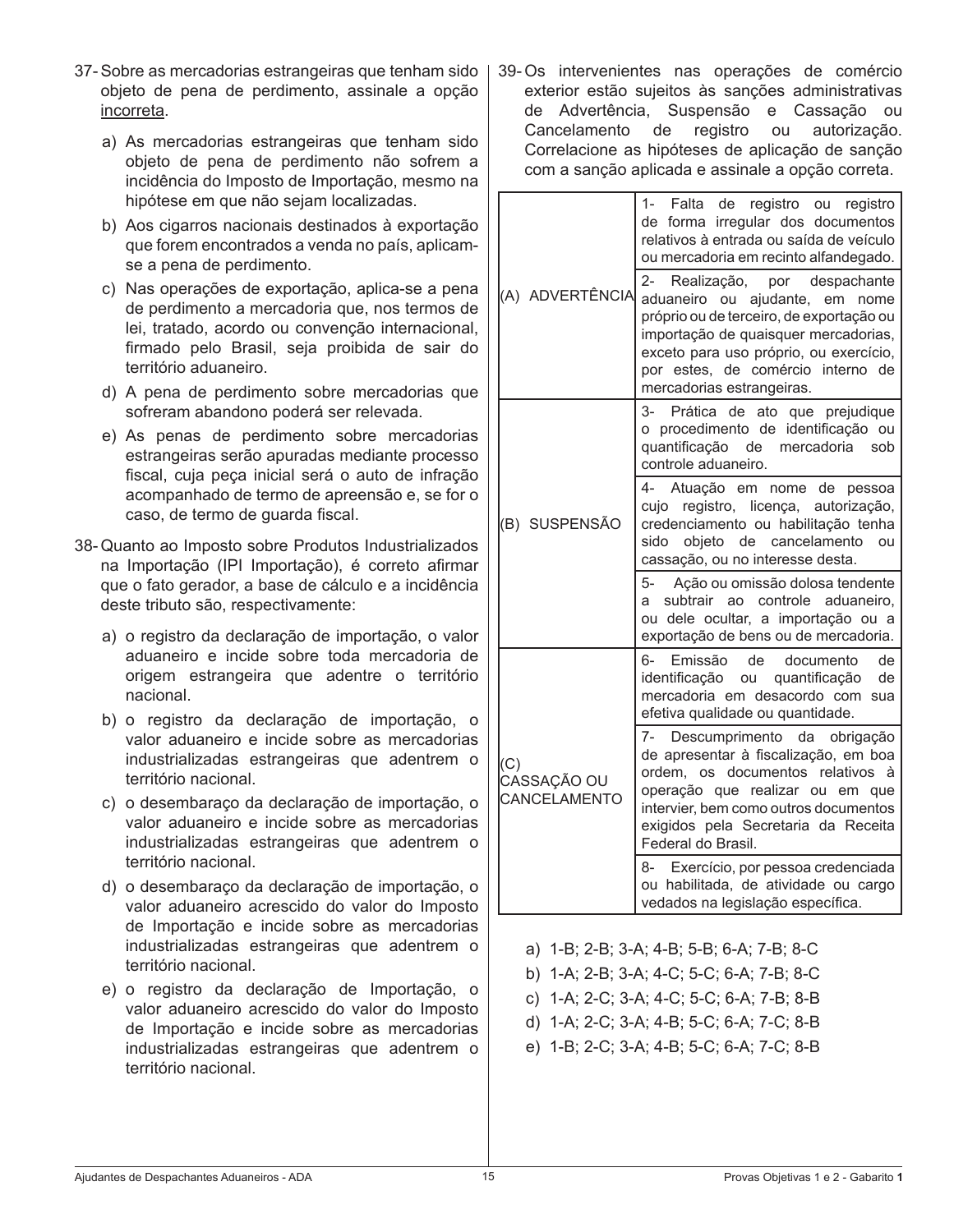40- A empresa 'Noimporta Fábrica de Portas Ltda' declarou importar uma máquina fresadora, porém, com a chegada da máquina, esta foi submetida a despacho aduaneiro de importação, em canal vermelho de conferência. O Auditor-Fiscal da Receita Federal do Brasil (AFRFB), responsável pelo despacho, solicitou laudo técnico de um perito credenciado para identificar e verificar a perfeita classificação fiscal da máquina na Declaração de Importação (DI), segundo a Tarifa Externa Comum (TEC). O perito constatou que de fato tratavase de uma máquina fresadora, e sua descrição estava absolutamente correta, a classificação fiscal, porém, estava incorreta, a posição da Nomenclatura Comum do Mercosul (NCM) declarada era diferente da mais adequada de acordo com as Regras de Classificação. Por outro lado, coincidentemente, as alíquotas dos tributos eram as mesmas em ambas as classificações.

 A partir destes fatos, assinale a oção que indica qual deve ser a atitude correta adotada pelo AFRFB quanto à penalização do contribuinte.

- a) Solicitar a retificação da DI, sem aplicação de multa.
- b) Enquadrar como erro de valoração, cobrando a diferença de tributos e multa de mora.
- c) Tratar como falsa declaração, aplicando a pena de perdimento.
- d) Tratar como falsa declaração, cobrando a multa de ofício.
- e) Formular exigência sem retificação no sistema.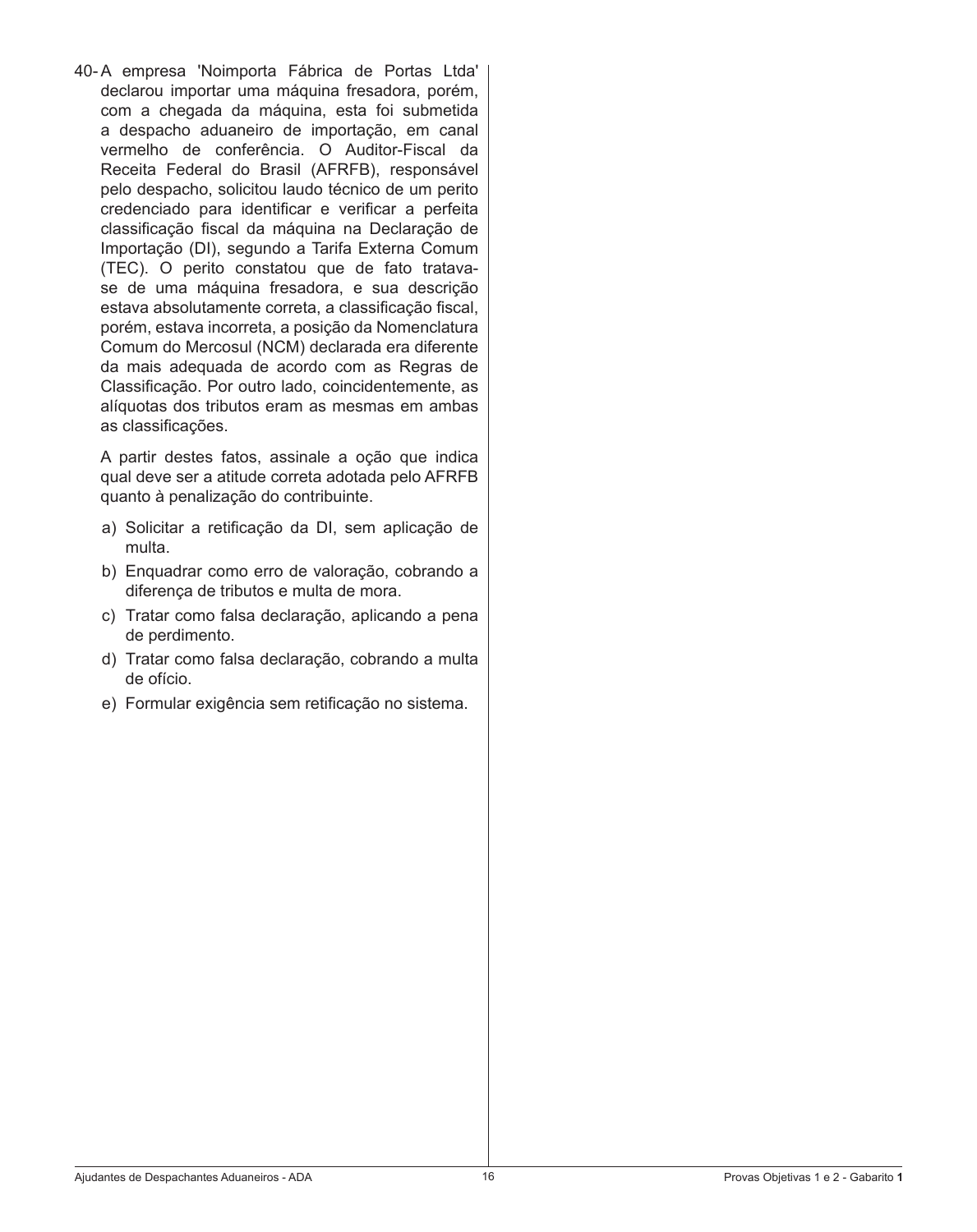# **IDENTIFICAÇÃO MERCEOLÓGICA**

- 41- Conforme o primeiro método de valoração previsto pelo Acordo de Valoração Aduaneira (AVA), o valor aduaneiro incluirá:
	- a) o custo de embalar, compreendendo os gastos com mão de obra e com materiais.
	- b) comissões e corretagens, incluindo as comissões de compra.
	- c) materiais, componentes, partes e elementos semelhantes, não incorporados às mercadorias importadas.
	- d) direitos aduaneiros e impostos incidentes no país de importação.
	- e) o custo do seguro da mercadoria após a importação.
- 42- Conforme o Acordo de Valoração Aduaneira (AVA), analise as proposições abaixo e assinale a opção correta.
	- I. Restrições à cessão ou à utilização das mercadorias pelo comprador, que apenas limitem área geográfica na qual as mercadorias podem ser revendidas, impedem a utilização do primeiro método de valoração.
	- II. Restrições à cessão ou à utilização das mercadorias pelo comprador, que não afetem substancialmente o valor das mercadorias, impedem a utilização do primeiro método de valoração.
	- III. Se a venda ou o preco estiver sujeito a alguma condição ou contraprestação para a qual não se possa determinar um valor em relação às mercadorias objeto de valoração, não poderá ser aplicado o primeiro método de valoração.
	- IV. Caso alguma parcela da revenda das mercadorias pelo comprador beneficiar direta ou indiretamente o vendedor, não sendo possível quantificar tal parcela e realizar o referente ajuste ao preço, não poderá ser utilizado o primeiro método de valoração.
	- a) Somente as proposições I, II e IV estão corretas.
	- b) Somente a proposição I está correta.
	- c) Somente as proposições II e III estão corretas.
	- d) Somente as proposições III e IV estão corretas.
	- e) Todas as proposições estão corretas

43- Com base nas informações abaixo e fazendo uso do primeiro método de valoração para determinar o valor aduaneiro da mercadoria, assinale a opção correta.

| Preço efetivamente pago em uma<br>venda para exportação para o país<br>de importação, estando a mercadoria<br>disponível dos limites do território do<br>país de exportação. | R\$450.000,00 |
|------------------------------------------------------------------------------------------------------------------------------------------------------------------------------|---------------|
| Frete até o ponto alfandegado de<br>descarga no país de importação.                                                                                                          | R\$ 35.000,00 |
| Frete no território do<br>de<br>país<br>importação.                                                                                                                          | R\$ 10.000,00 |
| Seguro até o ponto alfandegado de<br>descarga no país de importação.                                                                                                         | R\$ 12.000,00 |
| Seguro no território do país de<br>importação.                                                                                                                               | R\$ 3.000,00  |

 O valor aduaneiro será de:

- a) R\$ 510.000,00.
- b) R\$ 463.000,00
- c) R\$ 497.000,00.
- d) R\$ 450.000,00.
- e) R\$ 495.000,00.
- 44- Não sendo possível a utilização do primeiro método de valoração, o valor aduaneiro de um veículo Honda Accord preto, importado do México para o Brasil em janeiro de 2016, será:
	- I. o valor de transação de um veículo Honda Accord preto, importado do México para o Brasil em janeiro de 2010.
	- II. o valor de transação de um veículo Toyota Corolla preto, importado do México para o Brasil em março de 2016.
	- III. o valor de transação de um veículo Honda Accord prata, importado do Japão para o México em janeiro de 2016.
	- IV. o valor de transação de um veículo Honda Accord preto, importado do México para o Brasil em fevereiro de 2016.

 Assinale a opção correta.

- a) Todas as proposições estão corretas.
- b) Somente as proposições I, III e IV estão corretas.
- c) Somente a proposição II está correta.
- d) Somente a proposição III está correta.
- e) Somente a proposição IV está correta.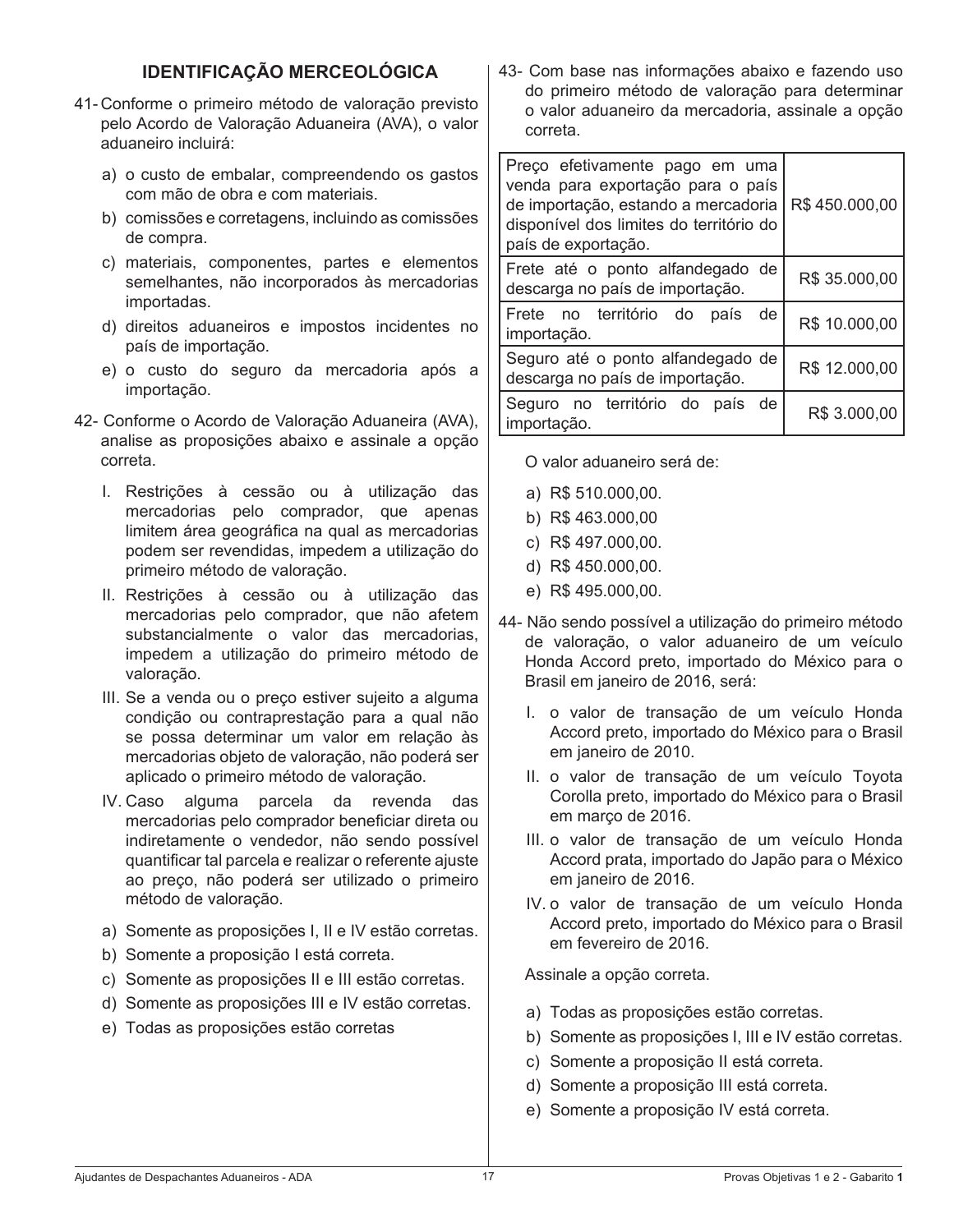- 45- Com relação a uma exportação de farinha de trigo da Argentina para o Brasil, assinale a opção correta.
	- a) É utilizado o Acordo de Complementação Econômica nº 35 (ACE 35).
	- b) É utilizado o Acordo de Complementação Econômica nº 18 (ACE 18).
	- c) É utilizado o Acordo de Complementação Econômica nº 53 (ACE 53).
	- d) O importador utilizará o Acordo de Complementação Econômica mais vantajoso.
	- e) É vedada a utilização de qualquer Acordo de Complementação Econômica.
- 46- Sobre os critérios de qualificação de mercadorias, assinale a opção incorreta.
	- a) Frutas colhidas são exemplos de mercadorias totalmente obtidas.
	- b) Coelho caçado no Uruguai é um exemplo de mercadoria totalmente obtida no Uruguai.
	- c) Doce de leite argentino, obtido a partir de leite totalmente obtido no Chile, é um exemplo de mercadoria inteiramente produzida na Argentina.
	- d) A farinha de trigo produzida a partir do trigo colhido naArgentina é um exemplo de mercadoria totalmente produzida na Argentina.
	- e) O minério de ferro extraído no Brasil é um exemplo de mercadoria totalmente obtida no Brasil.
- 47- Analise as proposições abaixo e assinale a opção correta.
	- I. Peneirar e selecionar, no Paraguai, o minério de cobre extraído no Chile qualifica o minério de cobre como originário do Paraguai.
	- II. No âmbito do Mercosul, considera-se como expedição direta as mercadorias transportadas em trânsito por um país não participante do acordo, sob vigilância da autoridade aduaneira competente nesse país, desde que não estejam destinadas ao comércio, uso ou emprego no país de trânsito.
	- III. No Mercosul, o documento que comprova a origem das mercadorias é o Certificado de Origem.
	- IV. No âmbito do Mercosul, considera-se como expedição direta a carne argentina, exportada para o Brasil, transportada diretamente do território argentino para o território brasileiro.
	- a) Somente a proposição I está correta.
	- b) Somente a proposição II está correta.
	- c) Somente as proposições I, II e III estão corretas.
	- d) Somente as proposições II, III e IV estão corretas.
	- e) Todas as proposições estão corretas.

48- Quanto à estrutura do Sistema Harmonizado (SH) e da Nomenclatura Comum do Mercosul (NCM) assinale a opção correta.

| <b>NCM</b> | <b>DESCRIÇÃO</b>                                                                                                   |  |
|------------|--------------------------------------------------------------------------------------------------------------------|--|
| 27.13      | Coque de petróleo, betume de petróleo<br>outros resíduos dos óleos de<br>e<br>petróleo ou de minerais betuminosos. |  |
| 2713.1     | Coque de petróleo:                                                                                                 |  |
| 2713.11.00 | Não calcinado                                                                                                      |  |
| 2713.12.00 | Calcinado                                                                                                          |  |
| 2713.20.00 | Betume de petróleo                                                                                                 |  |
| 2713.90.00 | Outros resíduos dos óleos<br>de<br>petróleo ou de minerais betuminosos                                             |  |

- a) O Capítulo é o 27.13 do Sistema Harmonizado.
- b) A subposição 2713.90.00 não está desdobrada no âmbito do Mercosul.
- c) A subposição 2713.1 está desdobrada no âmbito do Mercosul.
- d) O betume de petróleo classifica-se no código 2713.20.00 da NCM com o uso da Regra Geral de Interpretação 3b) do Sistema Harmonizado.
- e) O coque de petróleo calcinado classifica-se no código 2713.11.00 da NCM com o uso da Regra Geral de Interpretação 1 do Sistema Harmonizado.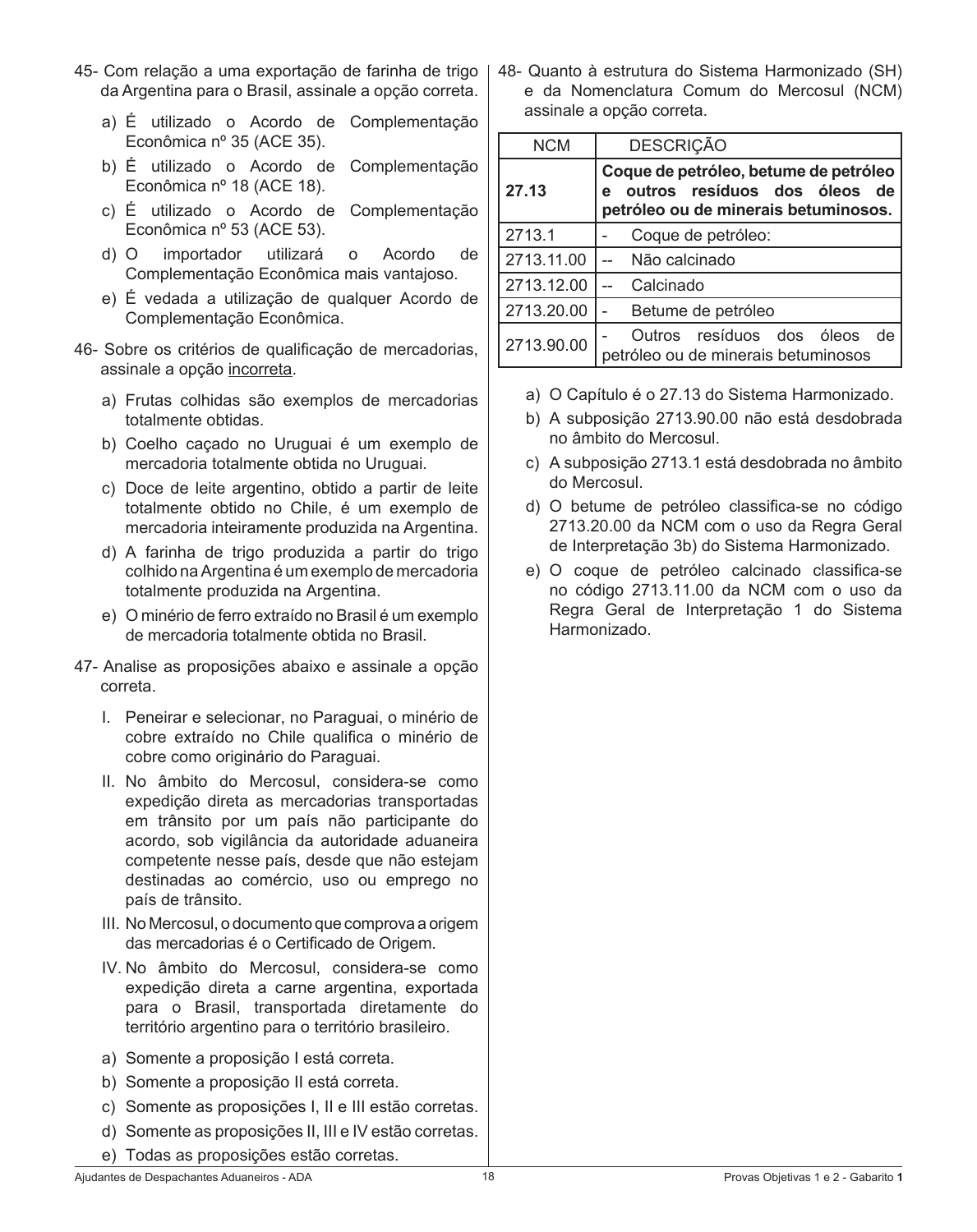49- Analise a estrutura da posição 48.19 Nomenclatura Comum do Mercosul (NCM), apresentada abaixo, e assinale a opção correta.

| NCM        | <b>DESCRIÇÃO</b>                                                                                                                                                                                                         |  |  |
|------------|--------------------------------------------------------------------------------------------------------------------------------------------------------------------------------------------------------------------------|--|--|
| 48.19      | Caixas, sacos, bolsas, cartuchos<br>e outras embalagens, de papel,<br>cartão, pasta (ouate) de celulose<br>ou de mantas de fibras de celulose;<br>cartonagens para escritórios, lojas e<br>estabelecimentos semelhantes. |  |  |
| 4819.10.00 | Caixas de papel ou cartão, ondulados                                                                                                                                                                                     |  |  |
| 4819.20.00 | Caixas e cartonagens, dobráveis, de<br>papel ou cartão, não ondulados                                                                                                                                                    |  |  |
| 4819.30.00 | Sacos cuja base tenha largura igual<br>ou superior a 40 cm                                                                                                                                                               |  |  |
| 4819.40.00 | Outros sacos; bolsas e cartuchos                                                                                                                                                                                         |  |  |
| 4819.50.00 | Outras embalagens, incluindo as<br>capas para discos                                                                                                                                                                     |  |  |
| 4819.60.00 | Cartonagens para escritórios, lojas<br>e estabelecimentos semelhantes                                                                                                                                                    |  |  |

- a) As caixas de tecido classificam-se na posição 48.19.
- b) As bolsas de cartão ondulado classificam-se no código 4819.10.00 da NCM.
- c) As caixas cuja base tenha largura de 45 cm classificam-se no código 4819.30.00 da NCM.
- d) As capas para disco classificam-se no código 4819.50.00 da NCM.
- e) Apenas as cartonagens para escritórios classificam-se no código 4819.60.00 da NCM.
- 50- Quanto às Regras Gerais para Interpretação (RGI) do Sistema Harmonizado, assinale a opção incorreta.
	- a) A classificação de uma determinada mercadoria deve basear-se nos textos das posições e das Notas de Seção e de Capítulo.
	- b) Qualquer referência a uma matéria em determinada posição diz respeito a essa matéria, somente em estado puro.
	- c) Os estojos para violinos, especialmente fabricados para conterem violinos, e suscetíveis de um uso prolongado, quando apresentados com os violinos a que se destinam, classificamse com estes últimos, desde que sejam do tipo normalmente vendido com tais violinos.
	- d) Qualquer referência a um artigo em determinada posição abrange esse artigo mesmo incompleto ou inacabado, desde que apresente, no estado em que se encontra, as características essenciais do artigo completo ou acabado.
	- e) Conforme a Regra Geral nº 5, as embalagens suscetíveis de utilização repetitiva podem se classificar separadamente das mercadorias por elas acondicionadas.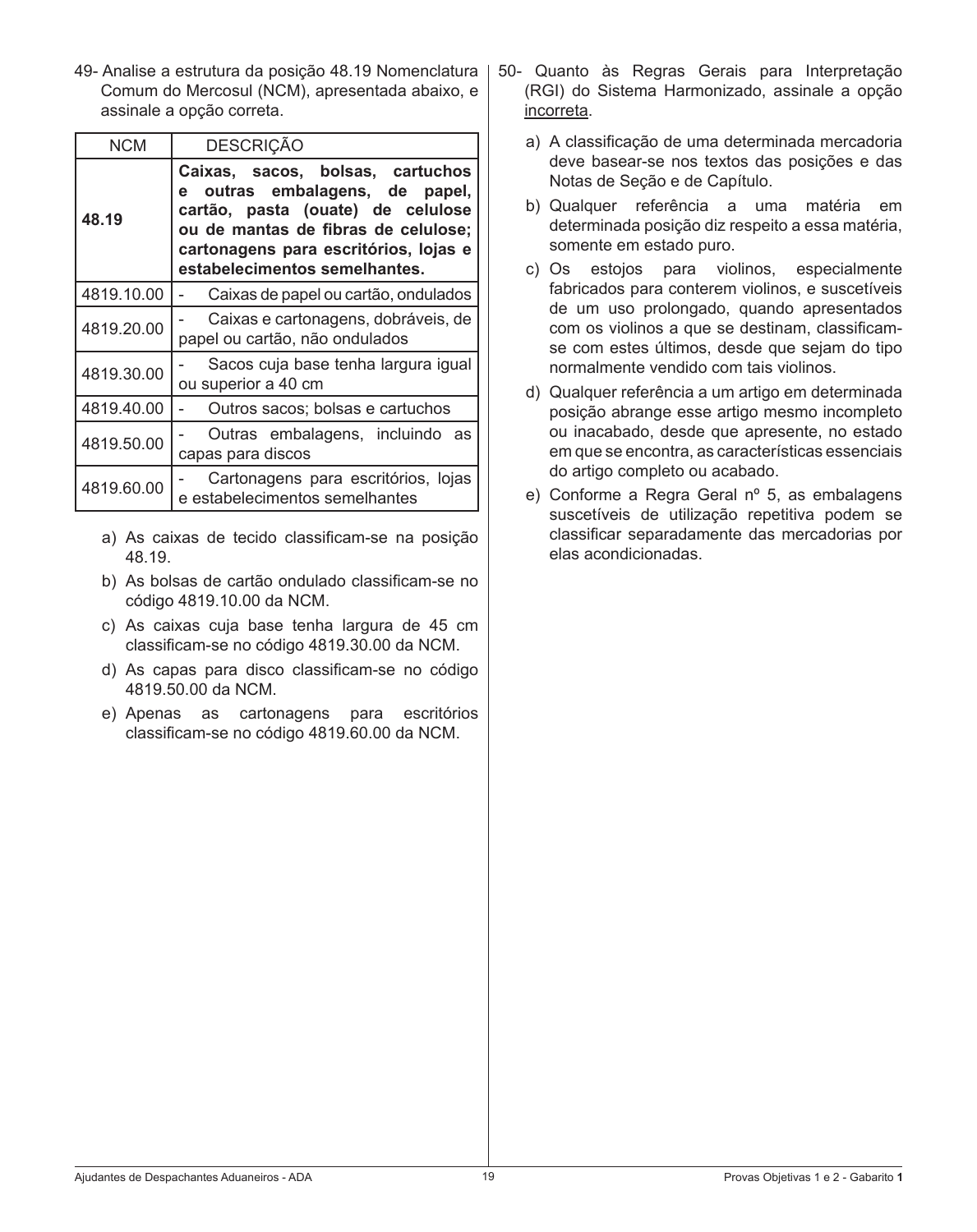## **CONTROLE E DESPACHO ADUANEIRO**

- 51- Quanto ao Tratamento Administrativo das Importações, assinale a opção correta.
	- a) Um equipamento de exames laboratoriais cujo código NCM esteja relacionado no Tratamento Administrativo do Siscomex para manifestação de determinado órgão anuente, quando importado em Admissão Temporária para uma feira de produtos hospitalares, estará dispensado de licenciamento.
	- b) Para as mercadorias importadas sob os regimes delojafranca,depósito afiançado, depósito franco e depósito especial, prevalecerá a dispensa de licenciamento, mesmo que a importação seja de mercadoria cujo código NCM esteja relacionado no Tratamento Administrativo do Siscomex para manifestação de determinado órgão anuente.
	- c) Estão sujeitas ao Licenciamento Automático as importações brasileiras realizadas com redução da alíquota de imposto de importação decorrente da aplicação de "ex-tarifário".
	- d) Estão sujeitas ao Licenciamento Não Automático as importações efetuadas ao amparo do regime aduaneiro especial de *drawback*.
	- e) Em regra, o Licenciamento Não Automático é efetuado após o embarque da mercadoria no exterior.
- 52- Quanto ao Licenciamento de Importação, é correto afirmar:
	- a) o prazo para embarque da mercadoria no exterior, para as licenças de importação automáticas e não automáticas, será de até 180 (cento e oitenta) dias, contados a partir da data do deferimento pelo respectivo órgão.
	- b) mesmo uma Licença de Importação (LI) considerada vencida poderá ser vinculada a uma declaração de importação, desde que solicitada sua liberação ao órgão anuente responsável pelo seu deferimento.
	- c) a empresa poderá solicitar a alteração do licenciamento, até o desembaraço da mercadoria, em qualquer modalidade, mediante a substituição, no SISCOMEX, da licença anteriormente deferida.
	- d) em caso de substituição de licenciamento, a nova manifestação pelos órgãos anuentes altera a validade do licenciamento original.
	- e) após o desembaraço da mercadoria, o licenciamento não poderá mais ser retificado.

53- Analise o texto e as assertivas abaixo:

 O Despachante Aduaneiro Edu Ney Rosa foi contratado para proceder ao despacho de importação de uma carga de relógios da Say Comércio de Relógios Ltda, em Uruguaiana. Os relógios foram embarcados para o Brasil naArgentina e a sede comercial da empresa exportadora, com quem foram feitas as negociações e a compra, situa-se na Malásia. A produção ocorreu totalmente na China, de onde seguiu por via marítima até a Nova Zelândia, onde sofreu um transbordo para um navio de bandeira das Bahamas, pelo qual seguiu até Buenos Aires, de onde seguiu até Uruguaiana por via rodoviária.

- I. O Imposto de Importação será reduzido a zero tendo em vista a mercadoria ser procedente de país do MERCOSUL.
- II. O Adicional de Frete para Renovação da Marinha Mercante – AFRMM deverá ser recolhido tendo em vista o navio não ser de bandeira brasileira.
- III. Os países de aquisição, origem e procedência são respectivamente: Malásia, Malásia e Argentina.
- IV. Os países de aquisição e origem são respectivamente: Malásia e China.
- V. A mercadoria não pode estar amparada por Certificado de Origem da Argentina, tendo em vista a sua origem.

 Sobre a operação acima, assinale a opção correta.

- a) Somente as assertivas IV e V.
- b) Somente as assertivas II e III.
- c) Somente as assertivas III e V.
- d) Somente as assertivas I e III.
- e) Todas as assertivas.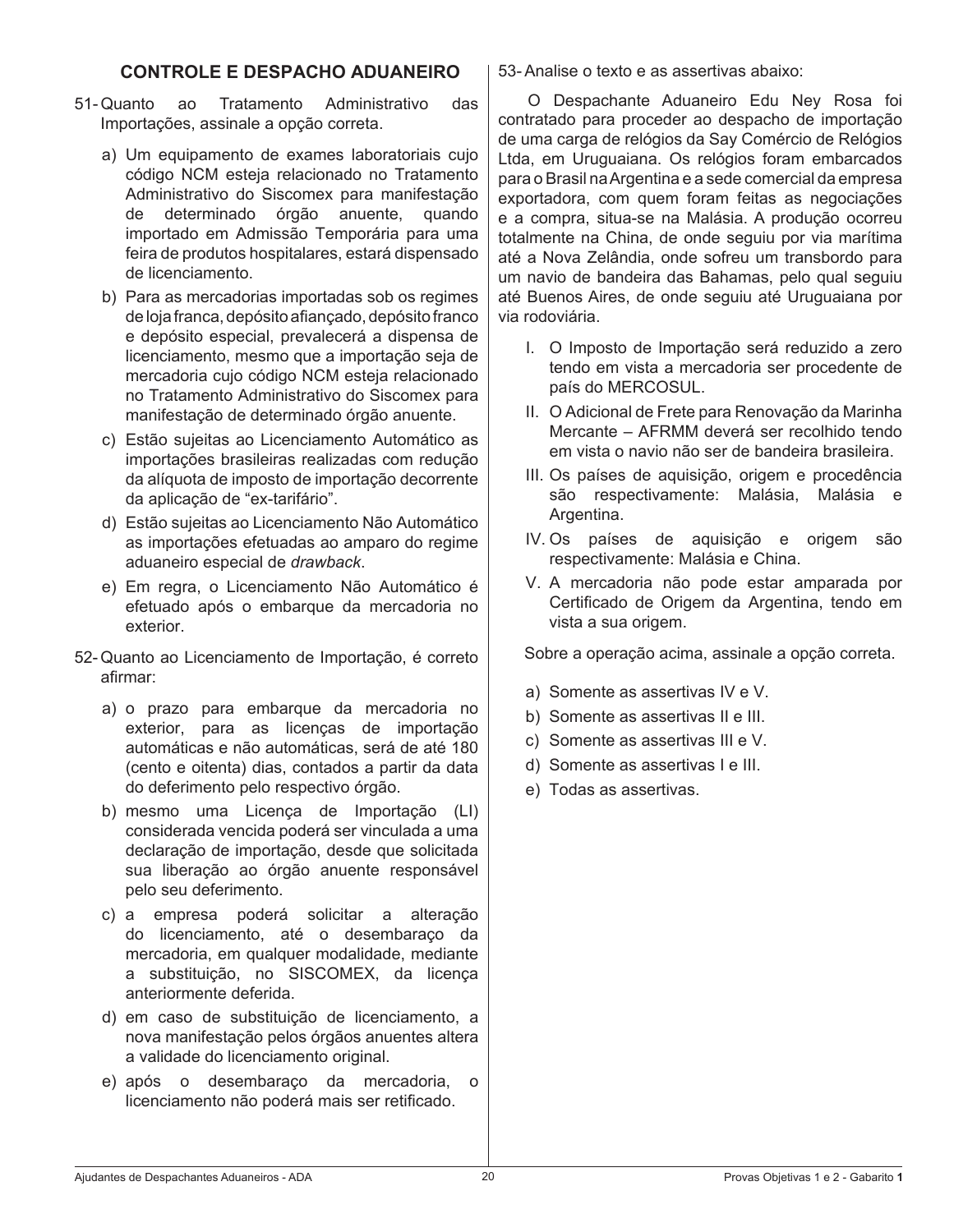54- Analise o texto abaixo e assinale a opção que indica qual deve ser a solicitação do despachante para que possa registrar a DI:

 A carga do importador X sofreu um trânsito aduaneiro, por Declaração de Trânsito Aduaneiro (DTA), do Porto de Peruíbe para o CLIA de São José dos Campos. O Despachante Aduaneiro responsável verificou que a Declaração de Importação (DI) ainda não poderia ser registrada no Siscomex, pois não havia presença de carga informada. Sendo assim, o Despachante consultou o Siscomex Trânsito e verificou que a última etapa informada no Sistema havia sido a Integridade dos elementos de segurança. Ele telefonou então para o fiel de armazém do CLIA para saber o que estava acontecendo; o fiel desculpou-se pela demora e disse não haver divergência na carga.

- a) Que a Aduana informe no sistema a Conclusão do Trânsito Aduaneiro.
- b) Que o Depositário informe no sistema a Presença de Carga.
- c) Que a Aduana informe no Siscomex Importação a autorização de registro.
- d) Que o Depositário informe no sistema o armazenamento da carga e sua conclusão.
- e) Que a Aduana informe no sistema a integridade dos lacres.
- 55-Sobre o regime especial de trânsito aduaneiro, analise as assertivas abaixo e, ao final, assinale a opção correta.
	- I. Para a concessão do regime de trânsito aduaneiro de uma mercadoria procedente do exterior e descarregada no porto de Santos, cujo despacho de importação será realizado na Alfândega em São Paulo, deverá ser registrada no Siscomex Trânsito uma Declaração de Trânsito de Transferência (DTT).
	- II. Para a concessão do regime de trânsito aduaneiro de uma mercadoria procedente do exterior e destinada ao Paraguai, que foi descarregada no porto de Santos, e deverá transpor a fronteira brasileira em Foz do Iguaçu, com destino a Assunção, capital do Paraguai, deverá ser registrada no Siscomex Trânsito uma Declaração de Trânsito Aduaneiro (DTA), na modalidade passagem.
	- III. Para a concessão do regime de trânsito aduaneiro de uma mercadoria proveniente da Argentina e transportada via modal rodoviário até o local de entrada e transposição de fronteira no território nacional, em Uruguaiana, cujo despacho de importação será realizado na Alfândega em São Paulo, deverá ser registrada no Siscomex Trânsito um Manifesto Internacional de Carga - Declaração de Trânsito Aduaneiro (MIC-DTA).
	- IV. Declaração de Trânsito de Contêiner (DTC) ampara as operações de transferência de contêineres, contendo carga, descarregados do navio no pátio do porto e destinados a armazenamento em recinto alfandegado jurisdicionado à mesma unidade da RFB.
	- a) Todas as assertivas estão corretas.
	- b) Somente as assertivas I e II.
	- c) Somente as assertivas I e III.
	- d) Somente as assertivas II e IV.
	- e) Somente as assertivas III e IV.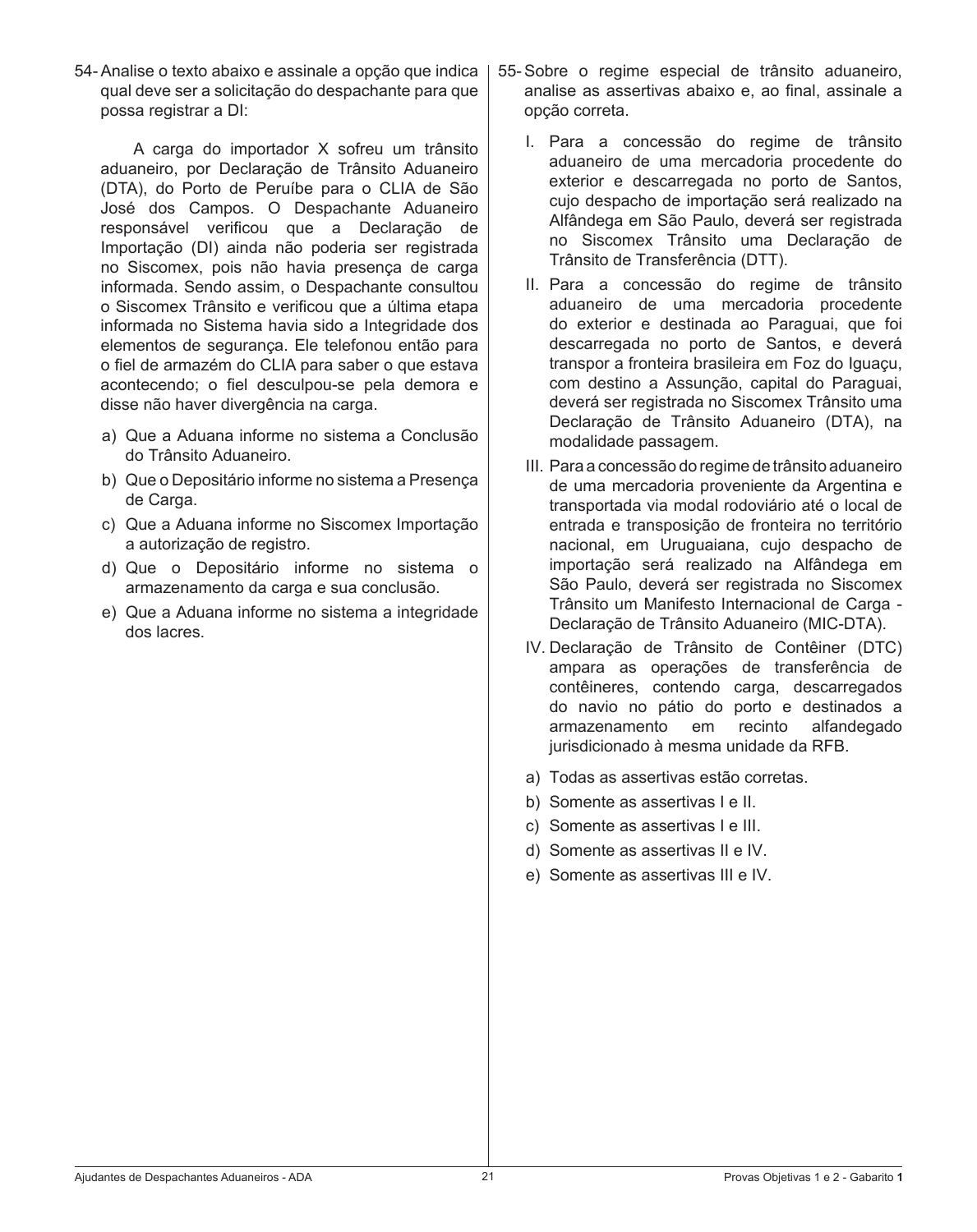56- Analise a situação apresentada e verifique quais assertivas estão corretas quanto aos procedimentos que devem ser adotados pelo despachante aduaneiro.

 O despachante aduaneiro Peter Perfect foi contratado pela empresa Mount Adora Veículos do Brasil SA para providenciar o despacho de um carregamento de alavancas de controle de limpadores de para-brisas que estão em falta na linha de produção da empresa que ficará paralisada em 24 horas se não receber este componente a tempo. Tendo em vista a urgência, a carga foi enviada por via aérea e chegou no vôo BB777 que pousou às 5h45min nesta manhã no Aeroporto Internacional de Porto Belo em São Paulo. Ao consultar a situação da carga, às 9 horas, no sistema Mantra, o despachante verifica que a carga está indisponível devido à necessidade de complementação de dados do conhecimento.

 O despachante adotou as seguintes providências, em ordem cronológica, para poder registrar a DI e desembaraçar a carga:

- I. Solicitou à Cia Aérea complementar os dados da carga no sistema Mantra.
- II. Solicitou à Receita Federal a retirada da indisponibilidade por informação após o prazo, de acordo com a documentação apresentada.
- III. Solicitou ao depositário o registro do armazenamento da carga que, por sua vez, não apresentou divergência.
- IV. Solicitou ao transportador que visasse o armazenamento.
- V. Solicitou à Receita Federal que avalizasse o armazenamento.

 Assinale a opção que indica a correta providência adotada pelo despachante.

- a) Somente as afirmativas I, II e IV.
- b) Somente as afirmativas II, III e IV.
- c) Somente as afirmativas II, III e V.
- d) Somente as afirmativas I, II e III.
- e) Todas as afirmativas estão corretas.
- 57-Sobre o regime especial de trânsito aduaneiro, é incorreto afirmar:
	- a) a responsabilidade pelo cumprimento das obrigações fiscais suspensas em decorrência da aplicação do regime de trânsito aduaneiro será formalizada em Termo de Responsabilidade para Trânsito Aduaneiro (TRTA), com validade de três anos, firmado pelo transportador e apresentado à unidade de fiscalização aduaneira.
	- b) dentro da validade do TRTA, o transportador poderá suplementar o valor da garantia prestada, ou repor a garantia vencida, apresentando novo aditivo.
	- c) será exigida a prestação de garantia pelo transportador, a ser apresentada à mesma unidade da SRF em que foi formalizado o TRTA, para assegurar o cumprimento das obrigações fiscais suspensas.
	- d) a garantia poderá ser prestada sob a forma de depósito em dinheiro, fiança idônea ou seguro aduaneiro em favor da União, a critério do transportador.
	- e) as operações de trânsito realizadas por MIC-DTA, TIF-DTA, DTI, DTT, DTC, e DTA de entrada especial e de passagem especial devem ser amparadas por garantia.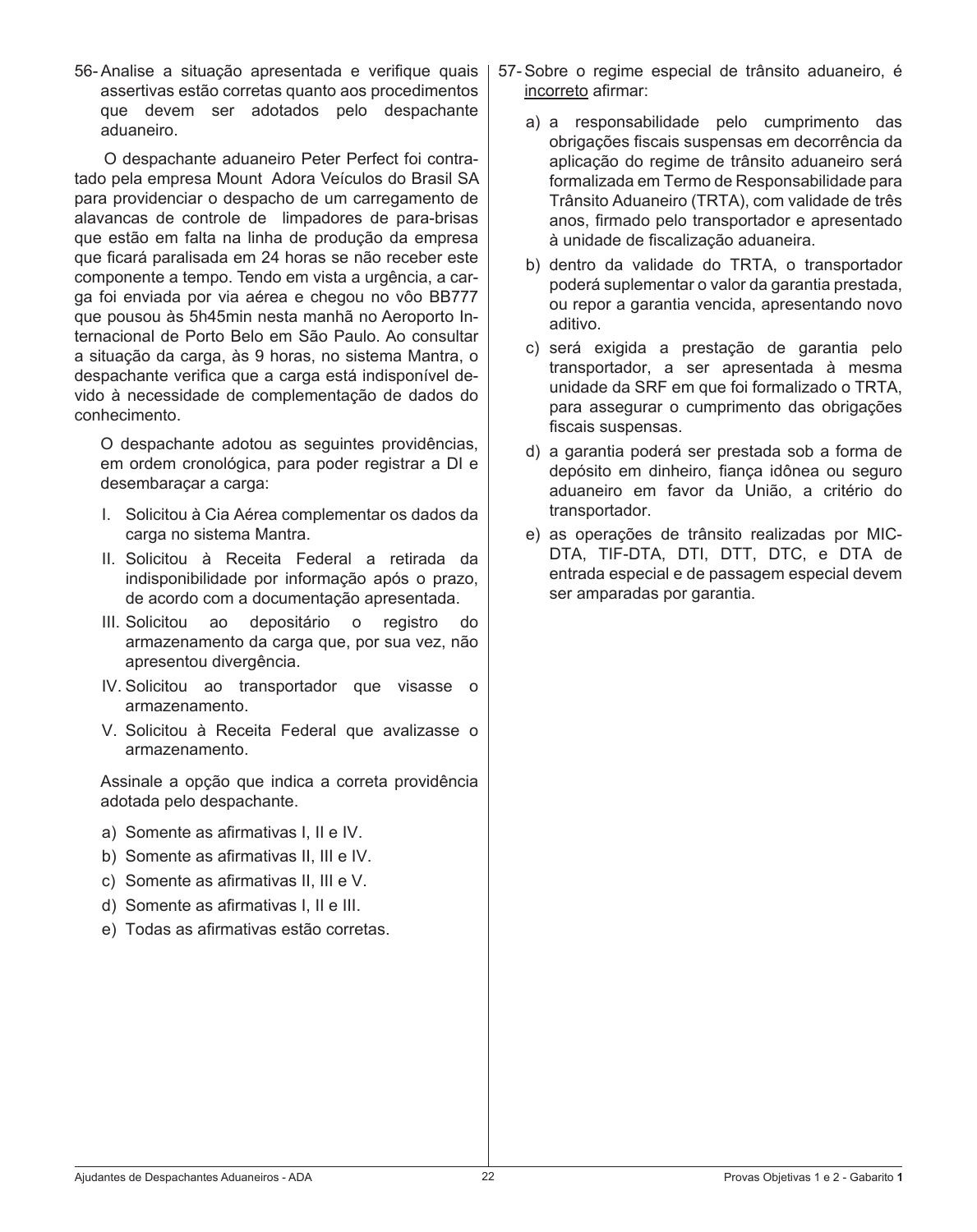58- Analise o texto abaixo e os procedimentos adotados.

 Aempresa transportadora 'Sai da Frente Ltda.' opera o trânsito aduaneiro no trajeto doAeroporto Internacional de São Paulo (GRU) a Ribeirão Preto utilizando um caminhão com capacidade de 20 toneladas. Na viagem de hoje, transportarão as cargas de duas Declarações de Trânsito Aduaneiro (DTA) saindo do aeroporto de GRU, uma de 8 toneladas com destino ao Aeroporto Internacional de Campinas - Viracopos (VCP) e outra com 7 toneladas, destinada ao Porto Seco de Ribeirão Preto. No aeroporto de VCP, após descarregar a carga da DTA ali destinada, carregou a carga de uma terceira DTA com origem em VCP e destinada ao Porto Seco de Ribeirão Preto. O caminhão seguiu viagem com as cargas destas duas DTA destinadas a Ribeirão Preto.

 Sobre esta operação, pode-se afirmar que se trata de

- a) procedimento irregular, pois um veículo em trânsito deve ser totalmente descarregado após aberto.
- b) Trânsito Fracionado, pois as cargas de cada DTA foram divididas para destinos diferentes.
- c) Trânsito Multimodal, pois transporta uma carga que chegou do exterior por via aérea por um veículo terrestre.
- d) Trânsito Escalonado, pois em um mesmo veículo há DTA com origens e/ou destinos diferentes.
- e) procedimento ilegal, pois a parada no aeroporto de VCP configura desvio de rota.
- 59- De acordo com a Instrução Normativa RFB nº 800, de 27 de dezembro de 2007, assinale a opção correta referente aos prazos mínimos para a prestação das informações à RFB.
	- a) Para as informações relativas ao veículo e suas escalas, três dias antes da chegada da embarcação no porto.
	- b) Para as informações correspondentes ao manifestoeseusconhecimentoseletrônicos(CE), bem como para aquelas referentes à associação de CE a manifesto e de manifesto a escala, doze horas antes da saída da embarcação, para os manifestos de cargas estrangeiras com carregamento em porto nacional, exceto quando se tratar de granel.
	- c) Para as informações correspondentes ao manifestoeseusconhecimentoseletrônicos(CE), bem como para aqueles referentes à associação de CE a manifesto e de manifesto a escala, quatro horas antes da saída da embarcação, para manifestos de cargas estrangeiras com carregamento em porto nacional, quando toda a carga for granel.
	- d) Para as informações correspondentes ao manifesto e seus conhecimentos eletrônicos (CE), bem como para aqueles referentes à associação de CE a manifesto e de manifesto a escala, quarenta e oito horas antes da chegada da embarcação, para os manifestos de cargas estrangeiras com descarregamento em porto nacional, ou que permaneçam a bordo.
	- e) Para as informações relativas à conclusão da desconsolidação, vinte e quatro horas antes da chegada da embarcação no porto de destino do conhecimento genérico.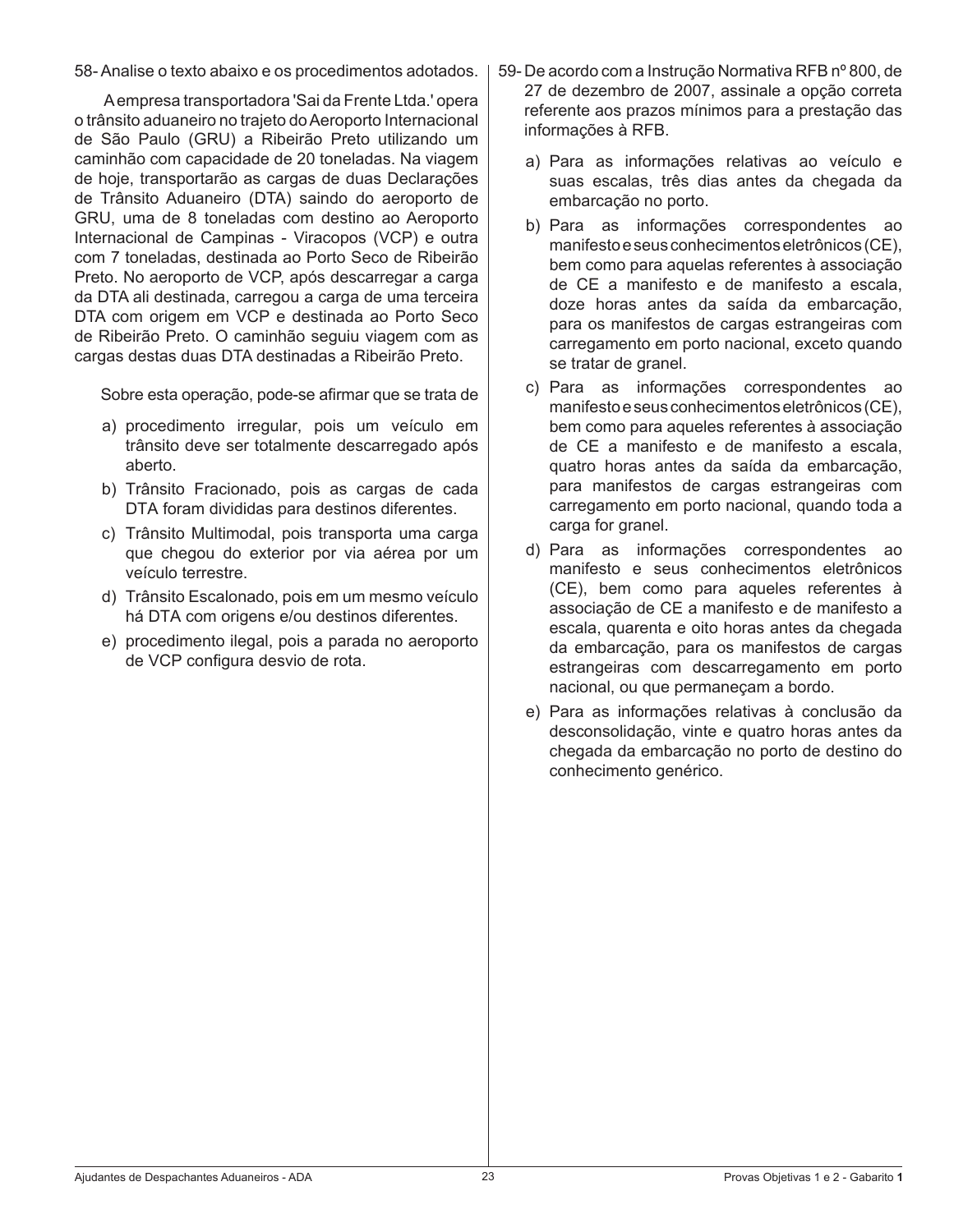60- Uma carga saiu em trânsito aduaneiro internacional da cidade de Buenos Aires, carregada em um caminhão com carreta rodoviária, com destino a Porto Alegre. No percurso o caminhão com carreta embarcou no Ferryboat de Buenos Aires a Colônia de Sacramento no Uruguai, seguindo pelo território uruguaio até o Chuí, onde transpôs a fronteira e seguiu até o Aeroporto Salgado Filho (POA) onde o veículo teve o registro de chegada pelo depositário.

 Em relação a esta operação, é correto afirmar que:

- a) trata-se de Operação de Transporte Multimodal, pois houve transbordo da carga para a via Marítima.
- b) deve estar amparada por um TIF-DTA, pois houve trecho de transporte marítimo.
- c) deve estar amparada por uma MIC-DTA com registro no Siscomex Trânsito, pois a via de transporte utilizada foi rodoviária.
- d) está dispensado o registro dessa operação no Siscomex Trânsito, tendo em vista a regência do Acordo do Mercosul.
- e) basta o registro da Declaração de Trânsito (DTA) no Siscomex Trânsito, pois os formulários em papel foram abolidos com a entrada do sistema.
- 61-São condições para a efetivação do registro da Declaração de Importação (DI), Declaração Simplificada de Importação (DSI) ou declaração de trânsito aduaneiro quando a entrada da carga no país ocorrer por via marítima, fluvial ou lacustre, com informação do conhecimento eletrônico (CE) no sistema:
	- I. o Número Identificador da Carga (NIC) informado na declaração deverá encontrar-se disponível no Siscomex, exceto no caso de carga pátio.
	- II. o consignatário da carga deverá ser o importador identificado na declaração.
	- III. os dados informados na declaração para despacho aduaneiro deverão ser compatíveis com os informados no respectivo CE.
	- IV. o CE não deverá estar com bloqueio impeditivo de registro.

 Analise as assertivas acima e assinale a opção correta.

- a) Todas as afirmativas estão corretas.
- b) Somente as afirmativas I e II.
- c) Somente as afirmativas I e III.
- d) Somente as afirmativas II e IV.
- e) Somente as afirmativas III e IV.

62- Analise o texto e as assertivas a seguir.

 A empresa transnacional, Mount Adora Veículos do Brasil SA, pretende instalar uma linha de produção de bielas e virabrequins em sua fábrica de São Bernardo do Campo – SP. A linha de produção é de uma forjaria, composta por máquinas de grande porte produzidas na matriz da empresa no Japão. Tendo em vista os testes que precisam ser realizados em altas temperaturas, antes do envio das máquinas, foi autorizado um laudo técnico por perito credenciado pela Aduana que viajou até o Japão para realizá-lo. Considerando o grande volume e o peso das máquinas e equipamentos que compõem a linha de produção, por questões logísticas, esta será enviada em quatro embarques em datas diferentes. cada um com o seu próprio Bill of Landing – BL. No destino, não há recinto alfandegado com disponibilidade de espaço para armazenar os embarques, além disso a linha de produção deve estar montada para que possa ser verificada a correta classificação fiscal desta, por possuir uma classificação única. Portanto, a mercadoria apenas será desembaraçada após sua total montagem na fábrica do importador.

 Considerando os fatos apresentados acima, o Despachante Aduaneiro responsável pela citada importação deve apresentar os seguintes requerimentos na unidade aduaneira de despacho:

- I. Autorização de Entrega Fracionada na via Marítima.
- II. Autorização de Entrega antes do Desembaraço.
- III. Solicitação de Canal Verde na Importação.
- IV. Autorização para utilização de vários conhecimentos de carga em uma única Declaração de Importação (DI).
- V. Autorização para utilização de vários conhecimentos de carga em uma única Declaração de Trânsito Aduaneiro (DTA).

 Assinale a opção correta.

- a) Somente as assertivas I e V estão corretas.
- b) Somente as assertivas I e IV estão corretas.
- c) Somente as assertivas II e III estão corretas.
- d) Somente as assertivas II e V estão corretas.
- e) Somente as assertivas II e IV estão corretas.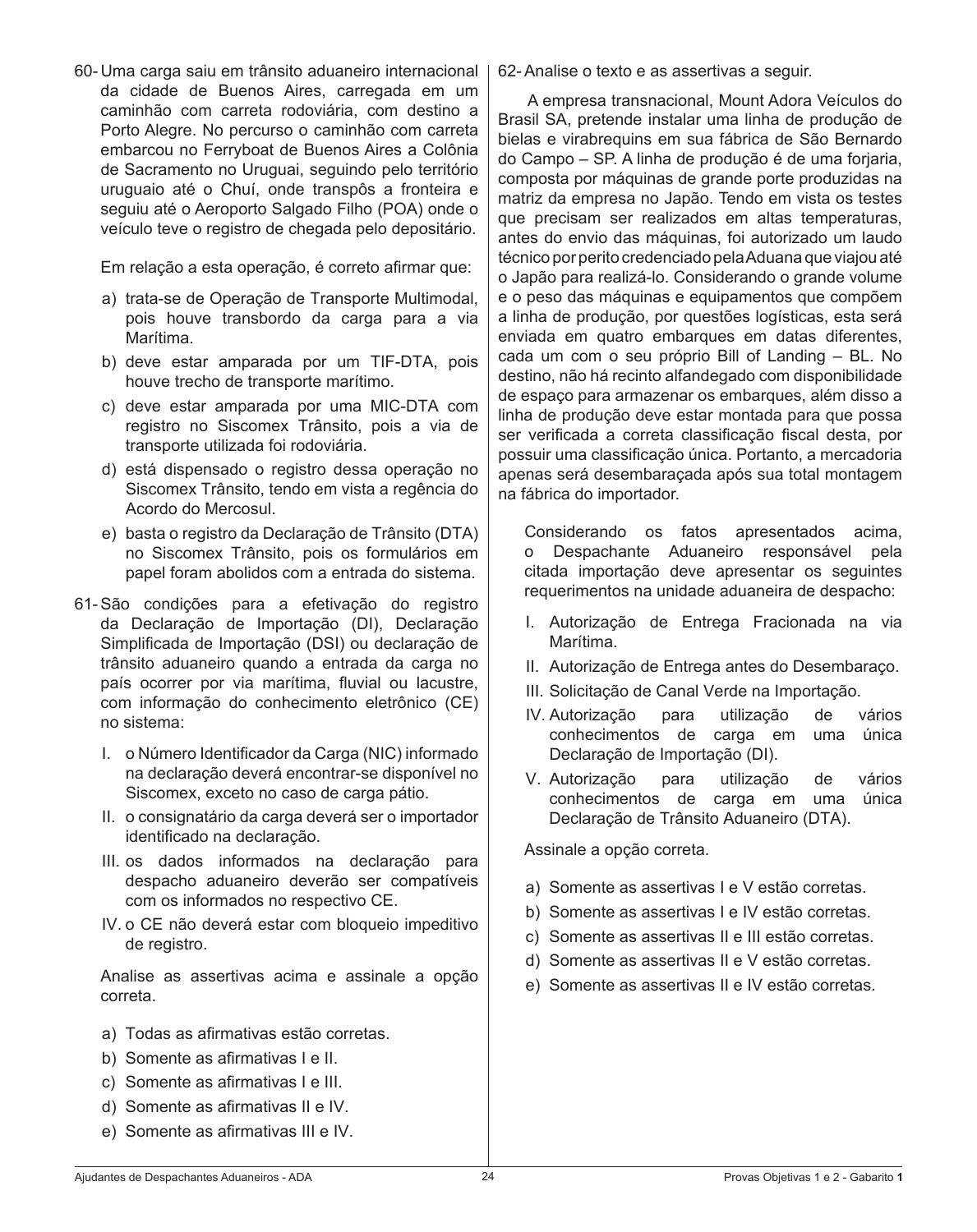- 63- Sobre o Despacho Aduaneiro de Importação, é correto afirmar:
	- I. havendo dúvidas quanto ao tratamento tributário ou aduaneiro a ser aplicado à mercadoria importada, inclusive no que se refere a sua perfeita identificação com vistas à classificação fiscal e à descrição detalhada, o importador poderá requerer sua verificação previamente ao registro da Declaração de Importação (DI). Tal verificação prévia dispensa a verificação física pela autoridade aduaneira, por ocasião do despacho de importação.
	- II. o registro da DI caracteriza o início do despacho de importação e a perda da espontaneidade do sujeito passivo, inclusive em caso de retificação da DI antes de sua parametrização.
	- III. considera-se abandonada a mercadoria que permanecer em recinto alfandegado sem que o seu despacho de importação seja iniciado no prazo de sessenta dias após a sua descarga.
	- IV. as declarações do importador subsistem para quaisquer efeitos fiscais, ainda que o despacho de importação seja interrompido e a mercadoria abandonada.
	- a) Todas as afirmativas estão corretas.
	- b) Somente as afirmativas I e II estão corretas.
	- c) Somente a afirmativas II e III estão corretas.
	- d) Somente as afirmativas II e IV estão corretas.
	- e) Somente as afirmativas III e IV estão corretas

64- São condições para o Registro da DI:

- I. a regularidade cadastral do importador.
- II. o licenciamento da operação de importação, em todos os casos.
- III. o registro da presença de carga, exceto na modalidade de registro antecipado da DI.
- IV. a confirmação, pelo banco, da aceitação do débito relativo aos tributos, contribuições e direitos devidos, exceto a Taxa de Utilização do Siscomex.
- a) Todas as afirmativas estão corretas.
- b) Somente as afirmativas I e II estão corretas.
- c) Somente a afirmativas I e III estão corretas.
- d) Somente as afirmativas II e IV estão corretas.
- e) Somente as afirmativas III e IV estão corretas
- 65- A tributação de mercadorias vindas do exterior via correios, por meio de remessa postal, com valor inferior a quinhentos dólares dos Estados Unidos, é feita por meio de:
	- a) Formulário de Declaração Simplificada de Importação.
	- b) Declaração de Remessa Expressa.
	- c) Declaração Eletrônica de Bagagem Acompanhada.
	- d) Notificação de Lançamento.
	- e) Nota de Tributação Simplificada.
- 66- Sobre o Despacho Aduaneiro de Importação, é correto afirmar:
	- I. é admitido agrupar, numa mesma Declaração de Importação (DI), mercadoria que proceda diretamente do exterior e mercadoria que se encontre no país submetida a regime aduaneiro especial ou aplicado em áreas especiais.
	- II. é admitida a formulação de uma única DI para o despacho de mercadorias que, procedendo diretamente do exterior, tenha uma parte destinada a consumo e outra a ser submetida ao regime aduaneiro especial de admissão temporária.
	- III. não é permitido agrupar, numa mesma adição, mercadorias cujos preços efetivamente pagos ou a pagar devam ser ajustados de forma diversa, em decorrência das regras estabelecidas pelo Acordo de Valoração Aduaneira.
	- IV. na importação por conta e ordem de terceiro, não há necessidade de habilitação prévia no Siscomex para o importador poder atuar por conta e ordem do adquirente.
	- a) Todas as afirmativas estão corretas.
	- b) Somente as afirmativas I e II estão corretas.
	- c) Somente a afirmativas II e III estão corretas.
	- d) Somente as afirmativas II e IV estão corretas.
	- e) Somente as afirmativas III e IV estão corretas.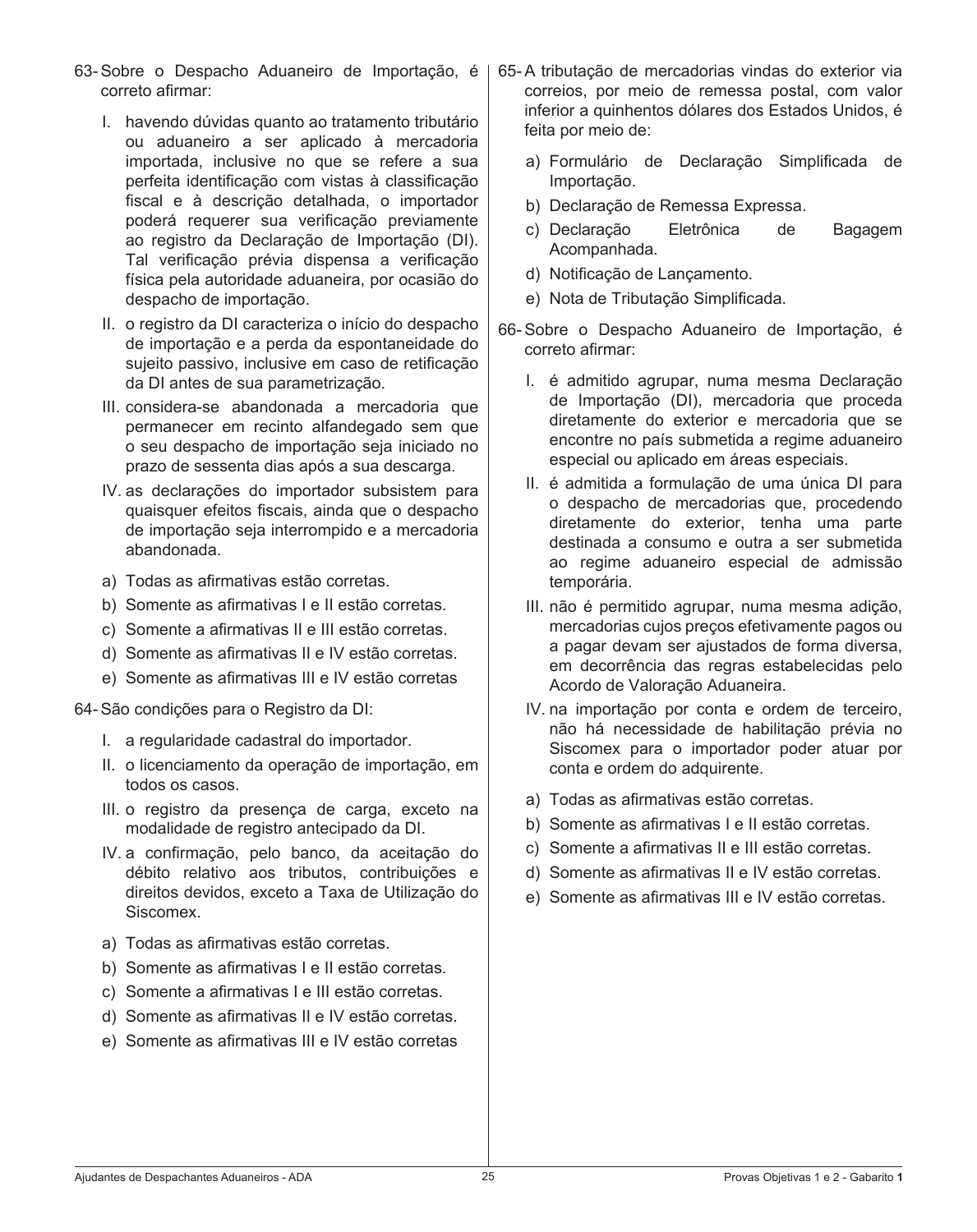67- A empresa 'Monte Alto Peças e Componentes Automotivos Ltda.' importou da Coréia (I), com pagamento integral de tributos, uma máquina leve para sua linha de produção de ignições eletrônicas. Ocorre que após dois anos da sua importação, a máquina apresentou defeito e foi enviada ao fabricante para conserto (II), onde permaneceu por três meses, sendo trocado e atualizado seu módulo de comando, sendo enviada novamente ao país (III) e continuou em operação por seis anos. Porém, após este período, a empresa deixou de produzir ignições eletrônicas. Encontrando um comprador para sua máquina na Argentina, esta foi vendida e enviada para aquele país (IV).

 Sobre o Regime, a Declaração ou Despacho em cada uma das quatro operações acima, assinale a opção em que todas as afirmações estão corretas.

a) I. Utilizou-se a Declaração de Importação para consumo;

 II. Trata-se de uma Exportação Temporária para Aperfeiçoamento Passivo;

 III. Trata-se de uma Reimportação; e

- IV. Trata-se de uma Exportação Definitiva.
- b) I. Utilizou-se a Declaração de Importação para consumo;

 II. Trata-se de uma Exportação Temporária para Aperfeiçoamento Passivo;

 III. Utilizou-se o Regime de Importação Temporária; e IV. Trata-se de uma Exportação Definitiva.

- c) I. Trata-se de Regime de Tributação Integral;
	- II. Trata-se de uma Exportação Definitiva;
	- III. Trata-se de uma Reimportação; e

 IV. Trata-se de uma Exportação Temporária.

- d) I. Trata-se de Regime de Tributação Integral; II. Trata-se de uma Exportação Temporária; III. Utilizou-se o Regime de Admissão Temporária; e IV. Trata-se de uma Exportação Definitiva.
- e) I. Utilizou-se a Declaração de Importação para consumo;

 II. Trata-se de uma Exportação Temporária;

- III. Utilizou-se o Regime de Admissão Temporária; e
- IV. Trata-se de uma Reexportação.
- 68- Sobre o Despacho Aduaneiro de Importação, assinale a opção incorreta.
	- a) No caso de registro antecipado da Declaração de Importação (DI), o desembaraço aduaneiro será realizado somente depois da complementação ou retificação dos dados da declaração, no Siscomex, e do pagamento de eventual diferença de crédito tributário relativo à declaração, aplicando-se a legislação vigente na data do registro da declaração.
	- b) Nos casos de entrega antecipada da carga, havendo exigência fiscal não atendida no prazo de 5 (cinco) dias úteis, esta será formalizada em termo próprio e, depois da ciência deste pelo importador, a DI será desembaraçada.
	- c) O cancelamento de DI poderá ser autorizado pelo chefe do setor responsável pelo despacho aduaneiro com base em requerimento fundamentado do importador, por meio de função própria no Siscomex, entre outras hipóteses, quando for determinada a devolução da mercadoria ao exterior ou a sua destruição, por não atender à legislação de proteção ao meio ambiente, saúde ousegurançapúblicaecontroles sanitários, fitossanitários e zoossanitários.
	- d) A retificação da DI após o desembaraço aduaneiro realizada pela fiscalização, nos casos de alteração no regime tributário inicialmente pleiteado para a mercadoria, será realizada mediante solicitação do importador, formalizada em processo e será executada na unidade da RFB onde foi efetuado o despacho.
	- e) O cancelamento de DI não é permitido quando se tratar de mercadoria objeto de pena de perdimento.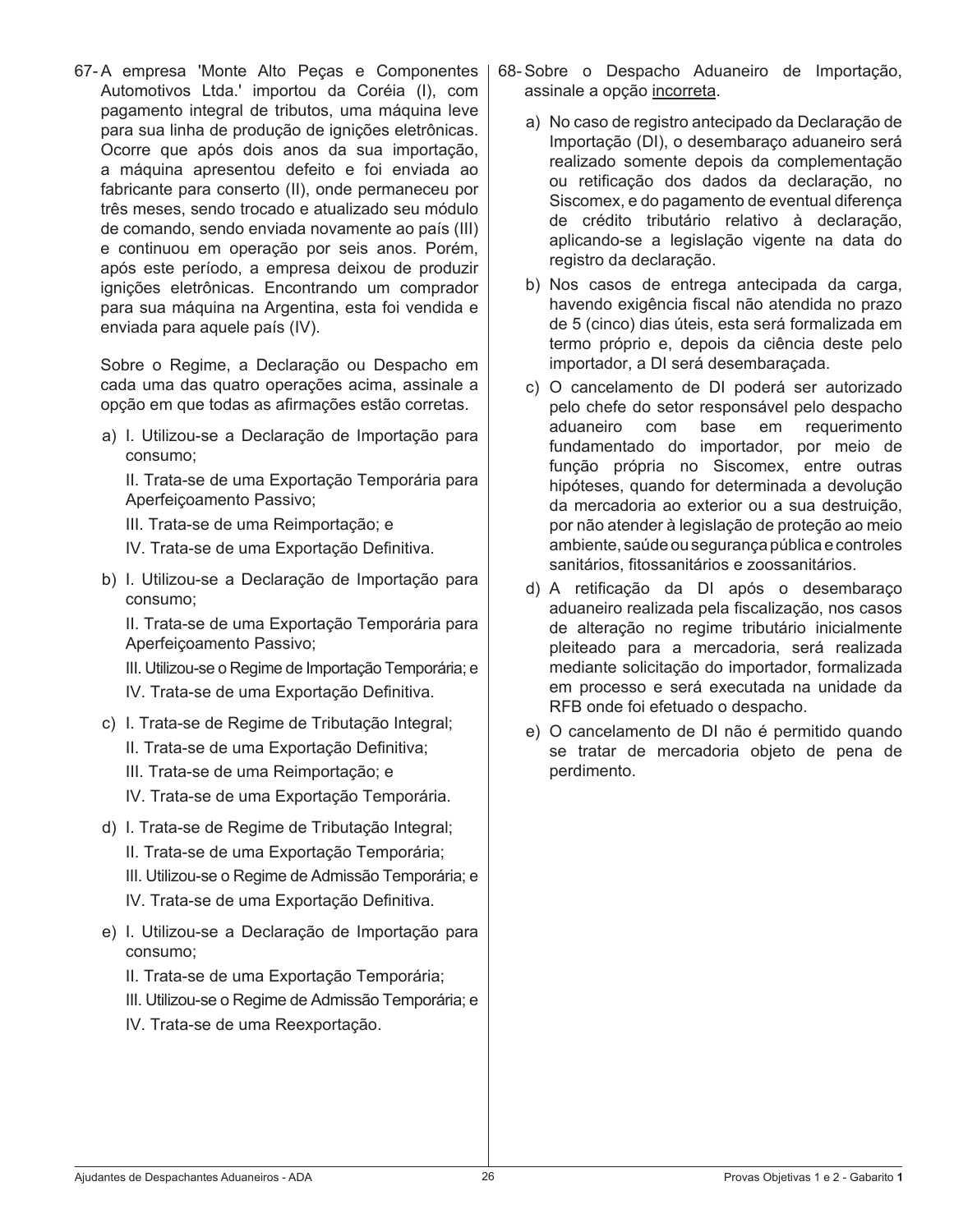- 69- Consoante o estabelecido no art. 564 do Regulamento Aduaneiro, a conferência aduaneira tem por finalidade identificar o importador, verificar fisicamente a mercadoria e a correção das informações relativas a sua natureza, a sua classificação fiscal, a sua quantificação e ao seu valor, e confirmar o cumprimento de todas as obrigações (fiscais e outras), exigíveis em razão da importação. Sobre esse assunto, é correto afirmar:
	- a) a conferência aduaneira somente poderá ser realizada na zona primária.
	- b) o exame documental das declarações selecionadas para conferência consiste no procedimento fiscal destinado a verificar a exatidão e a correspondência das informações prestadas na declaração em relação àquelas constantes dos documentos que a instruem, sem analisar o mérito de benefício fiscal pleiteado.
	- c) a verificação física é o procedimento fiscal destinado a identificar e a quantificar a mercadoria submetida a despacho aduaneiro, a obter elementos para confirmar sua classificação fiscal, sua origem e seu estado de novo ou usado, bem assim para verificar sua adequação às normas técnicas aplicáveis.
	- d) a fiscalização aduaneira, caso entenda necessário, poderá solicitar a assistência técnica para a identificação e a quantificação da mercadoria. Nestes casos, as mercadorias retiradas a título de amostra são dedutíveis da quantidade declarada.
	- e) a verificação física sempre será realizada sobre o total da mercadoria a ser verificada, não podendo ser realizada por amostragem de volumes e embalagens.
- 70- Segundo o art. 19 da Instrução Normativa SRF nº 680, de 02 de outubro de 2006, os documentos instrutivos do despacho de importação deverão ser disponibilizados à RFB, em meio digital, por meio da funcionalidade "Anexação de Documentos Digitalizados", disponível no Portal Único de Comércio Exterior, no endereço eletrônico, e autenticados via certificado digital, observado o disposto na Medida Provisória nº 2.200-2, de 24 de agosto de 2001. Sobre esse assunto, é correto afirmar:
	- a) é obrigatória a vinculação pelo importador do dossiê eletrônico com os documentos instrutivos digitalizados à Declaração de Importação (DI), independentemente do canal de conferência para qual a declaração tenha sido direcionada.
	- b) o importador deverá vincular o dossiê eletrônico, com os documentos instrutivos digitalizados, à Declaração de Importação (DI), ficando dispensada essa vinculação quando a DI for direcionada para o canal verde de conferência.
	- c) independentemente da vinculação pelo importador do dossiê eletrônico com os documentos instrutivos digitalizados à Declaração de Importação (DI), a entrega do envelope contendo os documentos originais instrutivos do despacho é necessária para que ocorra a recepção destes documentos no Siscomex.
	- d) em todos os casos, é facultado ao importador a entrega de envelopes com documentos instrutivos do despacho em papel, sempre que achar necessário.
	- e) a disponibilização dos documentos instrutivos do despacho à RFB, em meio digital, na forma definida no *caput* do art. 19, dispensa a obrigação da guarda dos originais desses documentos pelo importador pelo prazo previsto na legislação tributária a que está submetido.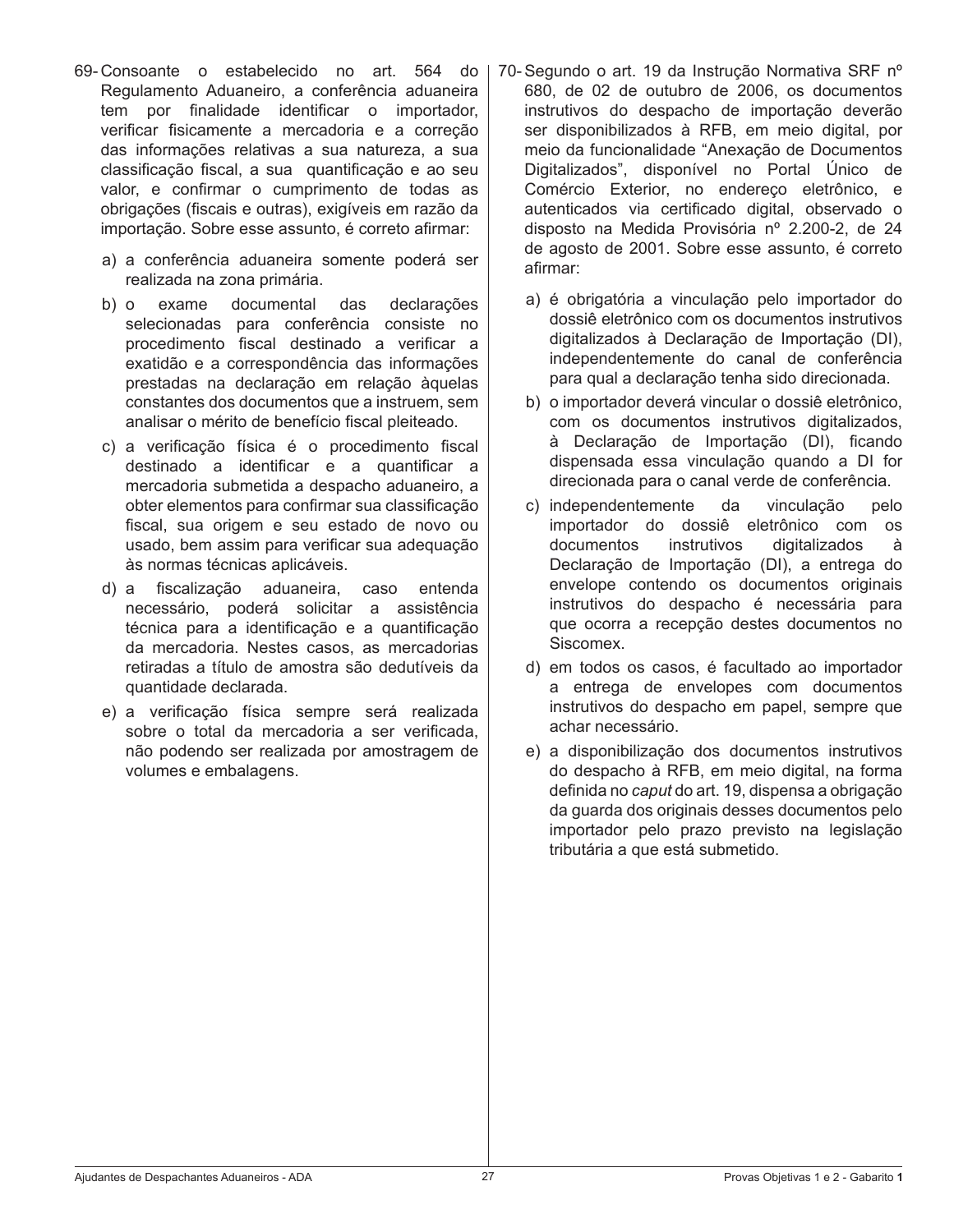- 71- Quanto aos documentos instrutivos do despacho de importação, analise os itens abaixo e assinale a opção correta.
	- I. A cada conhecimento de carga, deve corresponder uma única Declaração de Importação (DI), salvo exceções estabelecidas em normativa específica.
	- II. É dispensada a apresentação de conhecimento de carga nos despachos quando a mercadoria ingressar no país por seus próprios meios.
	- III. Considera-se ocorrido o embarque da mercadoria para efeitos fiscais na data de emissão do conhecimento de carga.
	- IV. O conhecimento de carga aéreo equipara-se à fatura comercial, para todos os efeitos, desde que nele constem as indicações de quantidade, de espécie e de valor das mercadorias que lhe correspondam.
	- a) Todos os itens estão corretos.
	- b) Somente os itens I e II estão corretos.
	- c) Somente os itens I e III estão corretos.
	- d) Somente os itens I, II e III estão corretos.
	- e) Somente os itens III e IV estão corretos.
- 72- Sobre as etapas do Despacho de Importação, é correto afirmar:
	- I. após o registro, a Declaração de Importação (DI) será submetida à análise fiscal e selecionada para um dos seguintes canais de conferência aduaneira: verde, amarelo, vermelho e cinza.
	- II. o exame documental das DI selecionadas para conferência consiste no procedimento fiscal destinado a verificar a integridade dos documentos apresentados e a exatidão e correspondência das informações prestadas na declaração em relação àquelas constantes dos documentos que a instruem, exceto àquelas informações referentes à origem e ao valor aduaneiro da mercadoria;
	- III. a verificação física tem como finalidade identificar e quantificar a mercadoria submetida a despacho aduaneiro, obter elementos para confirmar sua classificação fiscal, sua origem e seu estado de novo ou usado, bem como para verificar sua adequação às normas técnicas aplicáveis
	- IV. o desembaraço aduaneiro na importação é o ato pelo qual é registrada a conclusão da conferência aduaneira, não podendo ser desembaraçadas mercadorias quando a conclusão da conferência aduaneira dependa do resultado de análise laboratorial.
	- a) Todas as afirmativas estão corretas.
	- b) Somente as afirmativas I e II estão corretas.
	- c) Somente a afirmativas I e III estão corretas.
	- d) Somente as afirmativas I, II e III estão corretas.
	- e) Somente as afirmativas III e IV estão corretas.
- 73-O exportador pessoa física ou jurídica está dispensado da habilitação para operação no Siscomex na realização das seguintes operações:
	- a) exportações realizadas com base na Declaração Simplificada de Exportação – DSE eletrônica .
	- b) exportações realizadas sob o regime de exportação temporária, nas hipóteses previstas em legislação específica.
	- c) exportações realizadas por pessoa jurídica, com ou sem cobertura cambial, até o limite de US\$ 50,000.00
	- d) exportações eventuais realizadas por pessoa física, em que a legislação faculte a transmissão da Declaração Simplificada de Exportação (DSE) por servidor da RFB.
	- e) reexportações para fins de extinção do regime de admissão temporária.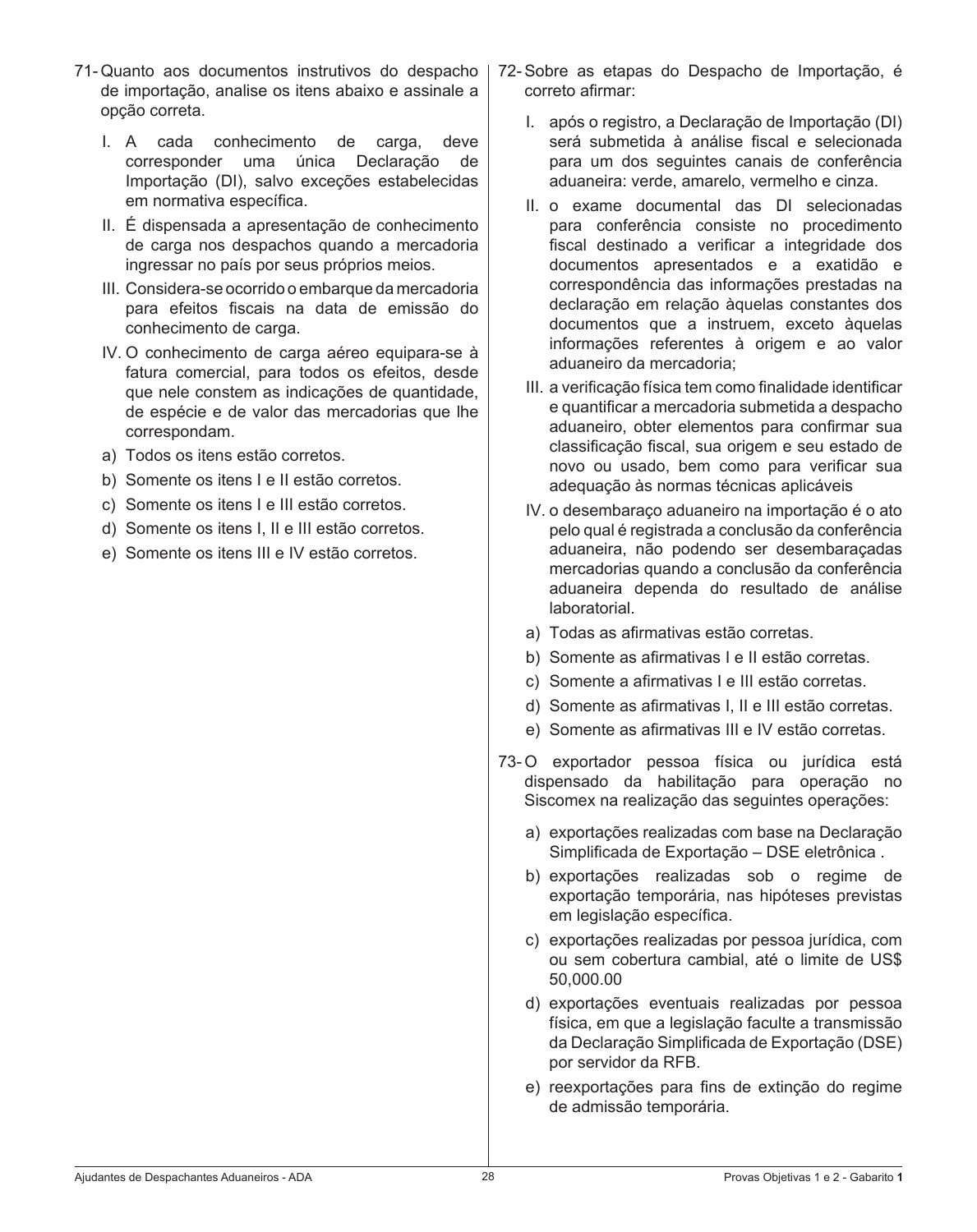- 74- Sobre o Despacho de Exportação, é correto afirmar:
	- a) não há necessidade de nenhum procedimento de habilitação prévia do Exportador para operar no Sistema Integrado de Comércio Exterior (Siscomex), uma vez que, no ato da primeira operação de exportação registrada no sistema, ocorrerá automaticamente a inscrição no Registro de Exportadores e Importadores (REI) da Secretaria de Comércio Exterior (SECEX).
	- b) a operação de exportação sujeita-se sempre ao controle administrativo/comercial da Secretaria de Comércio Exterior (Secex) do Ministério do Desenvolvimento, Indústria e Comércio Exterior, sendo necessária a obtenção, em todos os casos e previamente à declaração de exportação, do respectivo Registro de Exportação, sem exceções.
	- c) toda mercadoria destinada ao exterior está sujeita a despacho de exportação, salvo a reexportada e aquelas previstas em legislação específica.
	- d) o despacho de exportação pode ser realizado tanto em recintos alfandegados de zona primária, quanto em recintos alfandegados de zona secundária, mas não podem ocorrer em recintos não alfandegados, por falta de previsão normativa.
	- e) despacho de exportação é o procedimento mediante o qual é verificada a exatidão dos dados declarados pelo exportador em relação à mercadoria, aos documentos apresentados e à legislação específica, com vistas a seu desembaraço aduaneiro e a sua saída para o exterior.
- 75- Assinale a opção que retrata uma situação na qual existe a possibilidade de se efetuar o registro da Declaração de Exportação (DE) no Siscomex, após o embarque da mercadoria ou sua saída do território nacional, sem a necessidade de autorização do chefe da unidade local da RFB.
	- a) A exportação de granéis, inclusive petróleo bruto e seus derivados.
	- b) O fornecimento de combustíveis e lubrificantes para embarcações ou aeronaves, em tráfego internacional.
	- c) Aexportaçãode produtos daindústria metalúrgica e de mineração.
	- d) A exportação de produtos agroindustriais acondicionados em fardos ou sacaria.
	- e) A exportação de veículos novos.
- 76-A Declaração de Exportação (DE), processada no Siscomex, poderá conter um ou mais Registros de Exportação (RE), desde que estes se refiram, cumulativamente:
	- I. ao mesmo exportador.
	- II. a mercadorias negociadas na mesma moeda e na mesma condição de venda.
	- III. à mesma unidade da RFB de despacho.
	- IV, à mesma unidade da RFB de embarque.

 Assinale a opção correta.

- a) Todas as afirmativas estão corretas.
- b) Somente as afirmativas I e II estão corretas.
- c) Somente a afirmativas I e III estão corretas.
- d) Somente as afirmativas I, II e III estão corretas.
- e) Somente as afirmativas III e IV estão corretas.
- 77- Para os efeitos da formulação da declaração para despacho de exportação, é correto afirmar:
	- I. Unidade da RFB de despacho é aquela que jurisdiciona o local de conferência e desembaraço da mercadoria a ser exportada.
	- II. Unidade da RFB de embarque é a unidade de zona secundária onde a mercadoria foi embarcada para trânsito aduaneiro.
	- III. Cada registro de exportação somente poderá ser utilizado em uma única declaração para despacho aduaneiro.
	- IV. Não poderá ser feita uma única declaração para despacho de exportação de mercadoria cuja entrega ao comprador no exterior será realizada com a participação de mais de um estabelecimento da mesma empresa exportadora, num mesmo embarque.
	- a) Todas as afirmativas estão corretas.
	- b) Somente as afirmativas I e II estão corretas.
	- c) Somente a afirmativas I e III estão corretas.
	- d) Somente as afirmativas I, II e III estão corretas.
	- e) Somente as afirmativas III e IV estão corretas.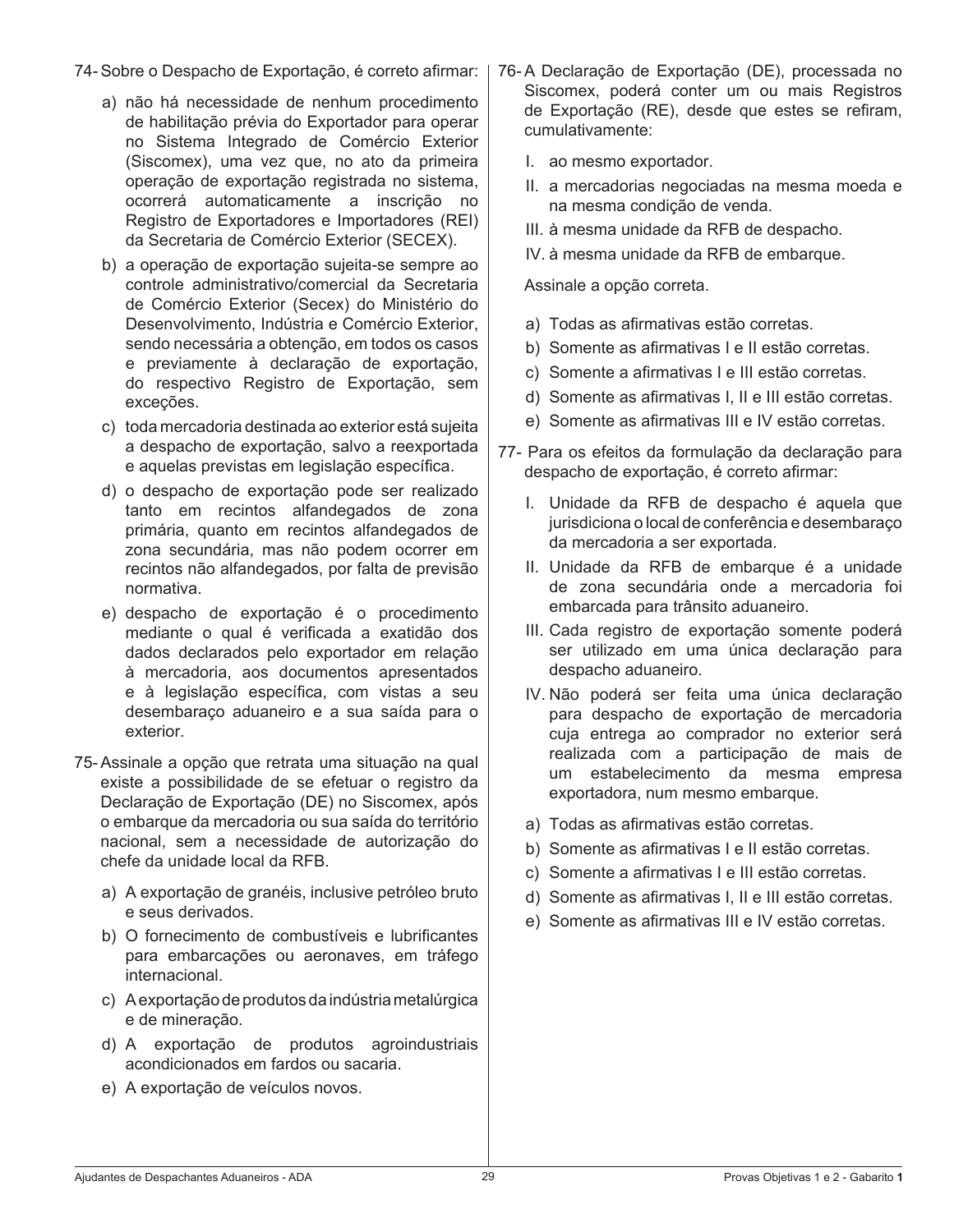- 78- Depois do registro da Declaração de Exportação | (DE), deverá ser confirmada a presença da carga:
	- a) em Recinto Especial para Despacho Aduaneiro de Exportação (Redex), quando de caráter permanente, pelo exportador.
	- b) no local de despacho, pelo exportador, em todos os casos.
	- c) na Unidade da RFB de embarque, pelo exportador.
	- d) em recinto alfandegado, pelo depositário.
	- e) automaticamente, pelo sistema, em todas as situações.
- 79- Depois do envio da Declaração de Exportação (DE) para despacho, esta será submetida à análise fiscal e selecionada para um dos seguintes canais de conferência aduaneira. Sobre estes canais de conferência aduaneira, é correto afirmar:
	- a) CANAL VERDE pelo qual o sistema registrará o desembaraço automático da mercadoria, dispensados o exame documental e a verificação da mercadoria.
	- b) CANAL LARANJA pelo qual a mercadoria somente será desembaraçada depois da realização do exame documental e, necessariamente, da verificação da mercadoria.
	- c) CANAL VERMELHO pelo qual será realizado somente o exame documental, e, não sendo constatada irregularidade, efetuado o desembaraço aduaneiro, dispensada a verificação da mercadoria.
	- d) CANAL CINZA pelo qual será realizado o exame documental, a verificação da mercadoria e a aplicação de procedimento especial de controle aduaneiro, para verificar elementos indiciários de fraude, inclusive no que se refere ao preço declarado da mercadoria, conforme estabelecido em norma específica.
	- e) CANAL AZUL pelo qual a DE anteriormente selecionada para canal verde, no Siscomex, será redirecionada para conferência física ou documental, quando forem identificados pela unidade local elementos indiciários de irregularidade na importação.
- 80- Sobre as etapas do Despacho de Exportação, é correto afirmar:
	- a) o despacho de exportação nunca será interrompido, mesmo quando se tratar de tentativa de exportação de mercadoria cuja saída do país esteja proibida, vedada ou suspensa, nos termos da legislação vigente.
	- b) o registro da declaração de exportação marca o fim da espontaneidade do exportador. Após ser registrada, somente poderá ser alterada ou cancelada pela Aduana, mediante solicitação do interessado.
	- c) após a parametrização, o despacho de exportação das declarações selecionadas para canal verde, laranja e vermelho de conferência aduaneira será cancelado decorrido o prazo de 15 (quinze) dias sem que tenha sido registrada, no Sistema, a recepção dos documentos.
	- d) o desembaraço na exportação caracteriza-se pela autorização de embarque ou de transposição de fronteira, sendo ato suficiente para que a mercadoria seja considerada exportada.
	- e) a averbação do embarque ou da transposição de fronteira, no SISCOMEX, apenas confirma e valida a data de embarque ou de transposição de fronteira e a data de emissão do Conhecimento de Carga, registradas, no Sistema, pelo transportador ou exportador, que são as efetivamente consideradas para fins comerciais, fiscais e cambiais.